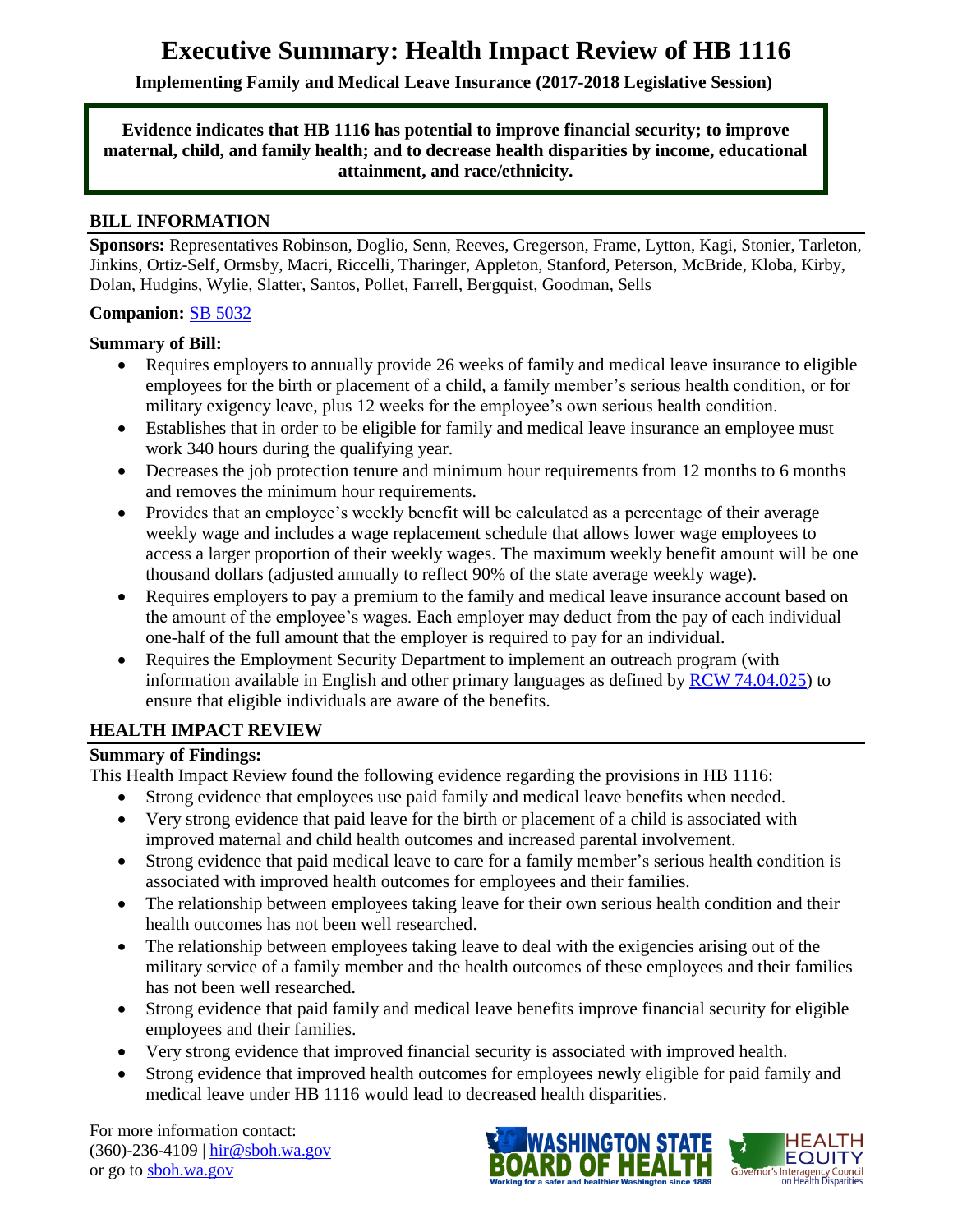# **Health Impact Review of HB 1116**

**Implementing Family and Medical Leave Insurance (2017-2018 Legislative Session)**

# **January 18th, 2017**

Author: Alexandra Montaño Author: Sierra Rotakhina Author: Kristin Villas Contributor/Reviewer: Christy Hoff Reviewer: Michelle Davis Reviewer: Kelie Kahler

# **Acknowledgement**

We would like to thank the individuals who provided their perspective and insights for this Health Impact Review.

# **Contents**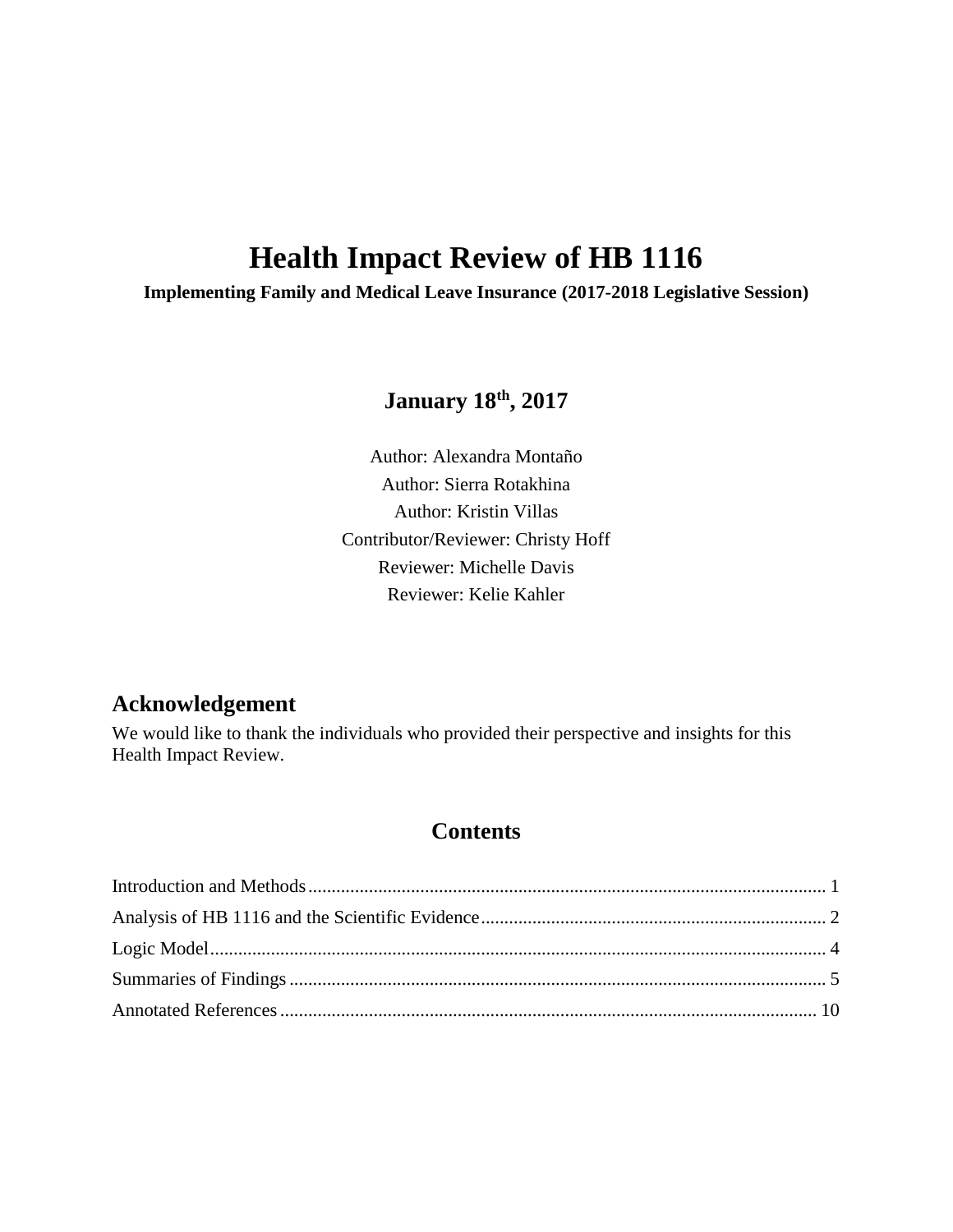# **Introduction and Methods**

<span id="page-2-0"></span>A Health Impact Review is an analysis of how a proposed legislative or budgetary change will likely impact health and health disparities in Washington state [\(RCW 43.20.285\)](http://apps.leg.wa.gov/rcw/default.aspx?cite=43.20.285). For the purpose of this review 'health disparities' have been defined as the differences in disease, death, and other adverse health conditions that exist between populations [\(RCW 43.20.270\)](http://apps.leg.wa.gov/rcw/default.aspx?cite=43.20.270). This document provides summaries of the evidence analyzed by State Board of Health staff during the Health Impact Review of House Bill 1116 [\(HB 1116\)](http://app.leg.wa.gov/billsummary?BillNumber=1116&Chamber=House&Year=2017) from the 2017-2018 legislative session.

Staff analyzed the content of HB 1116 and created a logic model depicting possible pathways leading from the provisions of the bill to health outcomes. We consulted with experts and contacted stakeholders with diverse perspectives on the bill. State Board of Health staff can be contacted for more information on which stakeholders were consulted on this review. We conducted objective reviews of the literature for each pathway using databases including PubMed and Google Scholar.

The following pages provide a detailed analysis of the bill including the logic model, summaries of evidence, and annotated references. The logic model is presented both in text and through a flowchart (Figure 1). The logic model includes information on the strength of the evidence for each relationship. The strength-of-evidence has been defined using the following criteria:

- Not well researched: the literature review yielded few if any studies or only yielded studies that were poorly designed or executed or had high risk of bias.
- **A fair amount of evidence:** the literature review yielded several studies supporting the association, but a large body of evidence was not established; or the review yielded a large body of evidence but findings were inconsistent with only a slightly larger percent of the studies supporting the association; or the research did not incorporate the most robust study designs or execution or had a higher than average risk of bias.
- **Strong evidence:** the literature review yielded a large body of evidence on the relationship (a vast majority of which supported the association) but the body of evidence did contain some contradictory findings or studies that did not incorporate the most robust study designs or execution or had a higher than average risk of bias; or there were too few studies to reach the rigor of 'very strong evidence'; or some combination of these.
- **Very strong evidence:** the literature review yielded a very large body of robust evidence supporting the association with few if any contradictory findings. The evidence indicates that the scientific community largely accepts the existence of the association.

This review was subject to time constraints, which influenced the scope of work for this review. The annotated references are only a representation of the evidence and provide examples of current research. In some cases only a few review articles or meta-analyses are referenced. One article may cite or provide analysis of dozens of other articles. Therefore the number of references included in the bibliography does not necessarily reflect the strength-of-evidence. In addition, some articles provide evidence for more than one research question so they are referenced multiple times.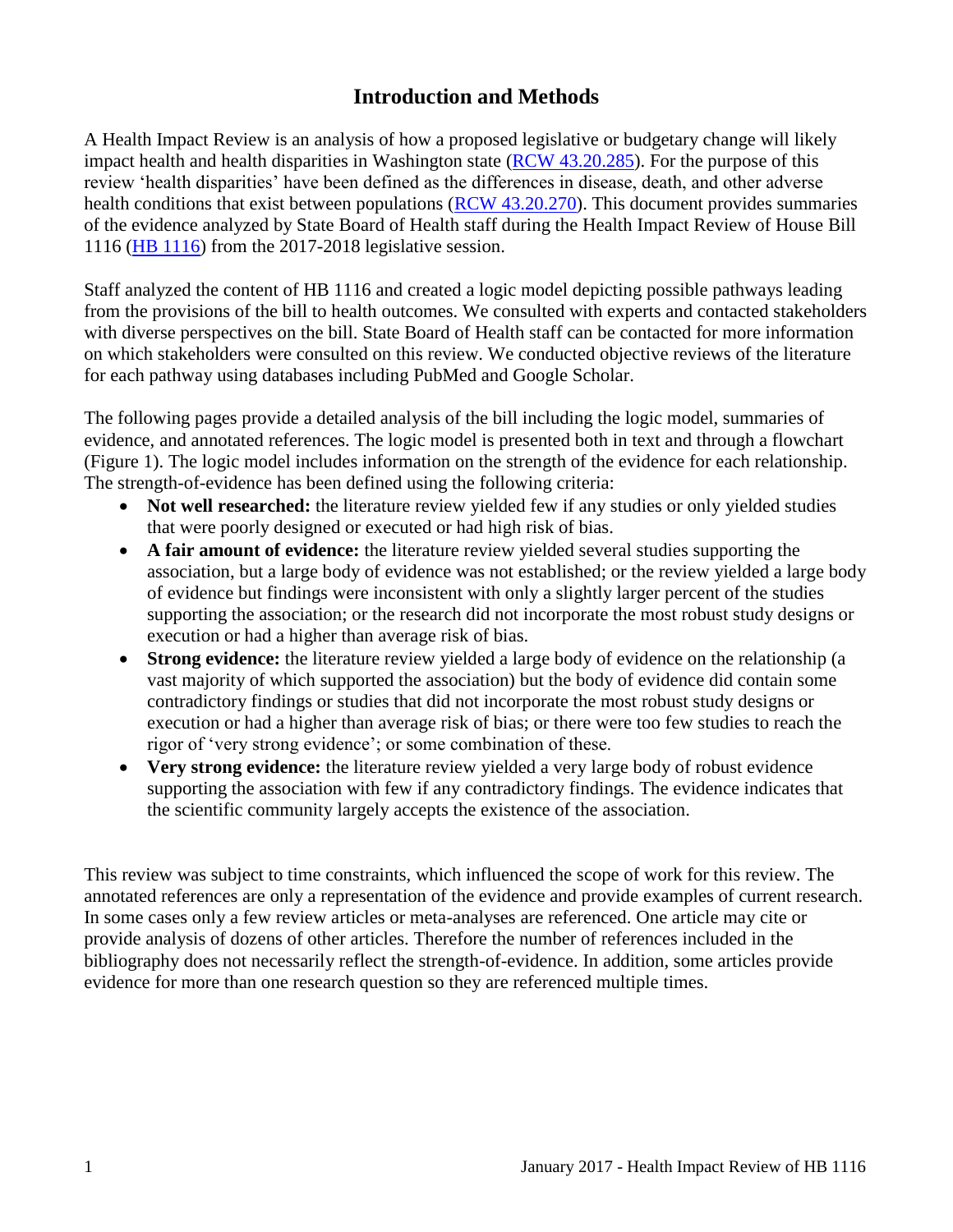## **Analysis of HB 1116 and the Scientific Evidence**

#### <span id="page-3-0"></span>*Summary of HB 1116*

- Requires employers to annually provide 26 weeks of family and medical leave insurance to eligible employees for the birth or placement of a child, a family member's serious health condition, or for military exigency leave, plus 12 weeks for the employee's own serious health condition.
- Establishes that in order to be eligible for family and medical leave insurance an employee must work 340 hours during the qualifying year.
- Decreases the job protection tenure and minimum hour requirements from 12 months to 6 months and removes the minimum hour requirements.
- Provides that an employee's weekly benefit will be calculated as a percentage of their average weekly wage and includes a wage replacement schedule that allows lower wage employees to access a larger proportion of their weekly wages. The maximum weekly benefit amount will be one thousand dollars (adjusted annually to reflect 90% of the state average weekly wage).
- Requires employers to pay a premium to the family and medical leave insurance account based on the amount of the employee's wages. Each employer may deduct from the pay of each individual one-half of the full amount that the employer is required to pay for an individual.
- Requires the Employment Security Department to implement an outreach program (with information available in English and other primary languages as defined by [RCW 74.04.025\)](http://app.leg.wa.gov/rcw/default.aspx?cite=74.04.025) to ensure that eligible individuals are aware of the benefits.

#### *Health impact of HB 1116*

Evidence indicates that HB 1116 has potential to improve financial security; to improve maternal, child, and family health; and to decrease health disparities by income, educational attainment, and race/ethnicity.

#### *Pathways to health impacts*

The potential pathways leading from the provisions of HB 1116 to decreased health disparities are depicted in Figure 1. There is strong evidence that when employees can access paid family and medical leave they use this leave to care for their family members and themselves when needed.<sup>[1-8](#page-11-1)</sup> There is very strong evidence that paid leave for the birth or placement of a child is associated with improved maternal and child health outcomes and increased parental involvement.[1,](#page-11-1)[6](#page-14-0)[,9-16](#page-16-0) There is strong evidence that paid medical leave to care for a family member's serious health condition, is associated with improved health outcomes for employees and their families.<sup>[7,](#page-15-0)[14,](#page-19-0)[17,](#page-20-0)[18](#page-21-0)</sup> However, the relationship between employees taking leave for their own serious health condition and their health outcomes has not been well researched.<sup>[7,](#page-15-0)[19](#page-21-1)</sup> See page five of this review for an explanation of scenarios in which the evidence for this relationship may be stronger. Further, the relationship between employees taking leave to deal with the exigencies arising out of the military service of a family member and the health outcomes of these employees and their families has not been well researched. There is strong evidence that paid family and medical leave benefits improve financial security for eligible employees and their families,  $1,4,7,18-20$  $1,4,7,18-20$  $1,4,7,18-20$  $1,4,7,18-20$  which is in turn associated with improved health outcomes.  $21-32$  There is strong evidence that improved health outcomes for employees newly eligible for paid family and medical leave under HB [1](#page-11-1)116 would lead to decreased health disparities.<sup>1[,2](#page-11-2)[,4](#page-12-0)[,5](#page-13-0)[,13](#page-18-0)[,20](#page-22-0)[,22](#page-23-1)[,23](#page-23-2)[,27](#page-24-0)[,28](#page-24-1)[,30-42](#page-25-0)</sup> Evidence shows that low-income workers, people of color, workers with lower levels of educational attainment, and those without private health insurance are less likely to have access to paid family and medical leave benefits than their counterparts.<sup>[4,](#page-12-0)[20](#page-22-0)[,33](#page-26-0)</sup> These populations are also more likely to experience health disparities.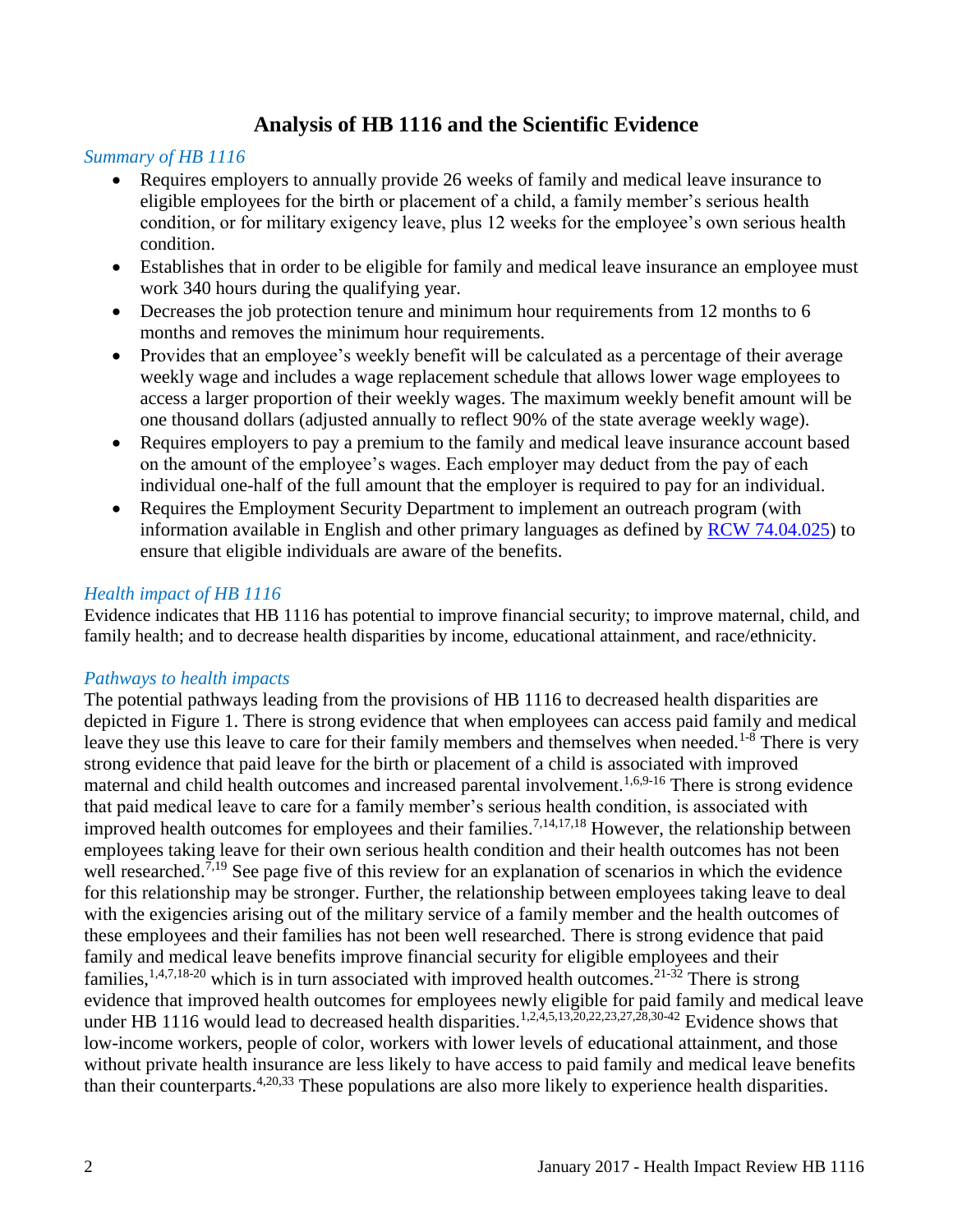#### *Magnitude of impact*

According to US Bureau of Labor Statistics data, only ten percent of US workers had access to paid family leave in 2013.<sup>[33](#page-26-0)</sup> Because these data include workers from states which have paid family leave legislation that reaches a majority of workers (e.g. California), it is possible that coverage in Washington is even lower than this average. While not all workers will become eligible for family and medical leave insurance under HB 1116 (due to the number of hours that an employee must work for an employer before qualifying) these data indicate that a large number of workers and their families should have access to paid family and medical leave insurance for the first time. Researchers in California found that the state's paid leave policy was associated with about a three week increase in the lengths of maternity and family leaves and about a 17 day increase in paternity leaves.<sup>[3,](#page-12-1)[5](#page-13-0)</sup> A study in the United Kingdom found that fathers who were offered paternity/parental leave were five times more likely to take leave than fathers who did not have access to these benefits.<sup>[6](#page-14-0)</sup>

Taking family and medical leave and longer duration of leave is associated with decreases in negative health outcomes, some of which are severe. For example paid leave may lead to reductions in postpartum depression, intimate partner violence,  $9,11,12$  $9,11,12$  $9,11,12$  pain following surgery, length of hospital stays, and infant and child mortality. [14](#page-19-0) Leave is also associated with increases in breastfeeding initiation and duration,<sup>[10](#page-16-1)[,13-15](#page-18-0)</sup> child immunization coverage,<sup>[14](#page-19-0)</sup> and parental involvement with their children.<sup>[6](#page-14-0)[,14](#page-19-0)</sup>

It is difficult to predict the rate changes in these health outcomes that we could expect to see in Washington as a result of paid family and medical leave, but the literature provides some examples of impacts that have been observed. Studies found, for example, that women who took 13 weeks of maternity leave had 76% lower odds of experiencing psychological distress than women who took no leave; that women who received paid maternity leave had 58% lower odds than women who did not have this benefit of reporting intimate partner violence;<sup>[9](#page-16-0)</sup> that women who took less than six weeks of maternity leave had four times higher odds of *not* breastfeeding than those who took at least 12 weeks of leave;[13](#page-18-0) and that fathers who took leave were between 19% and 25% more likely than those who did not take leave to be involved in the care of their babies (e.g. changing diapers, feeding their child, etc.).<sup>[6](#page-14-0)</sup>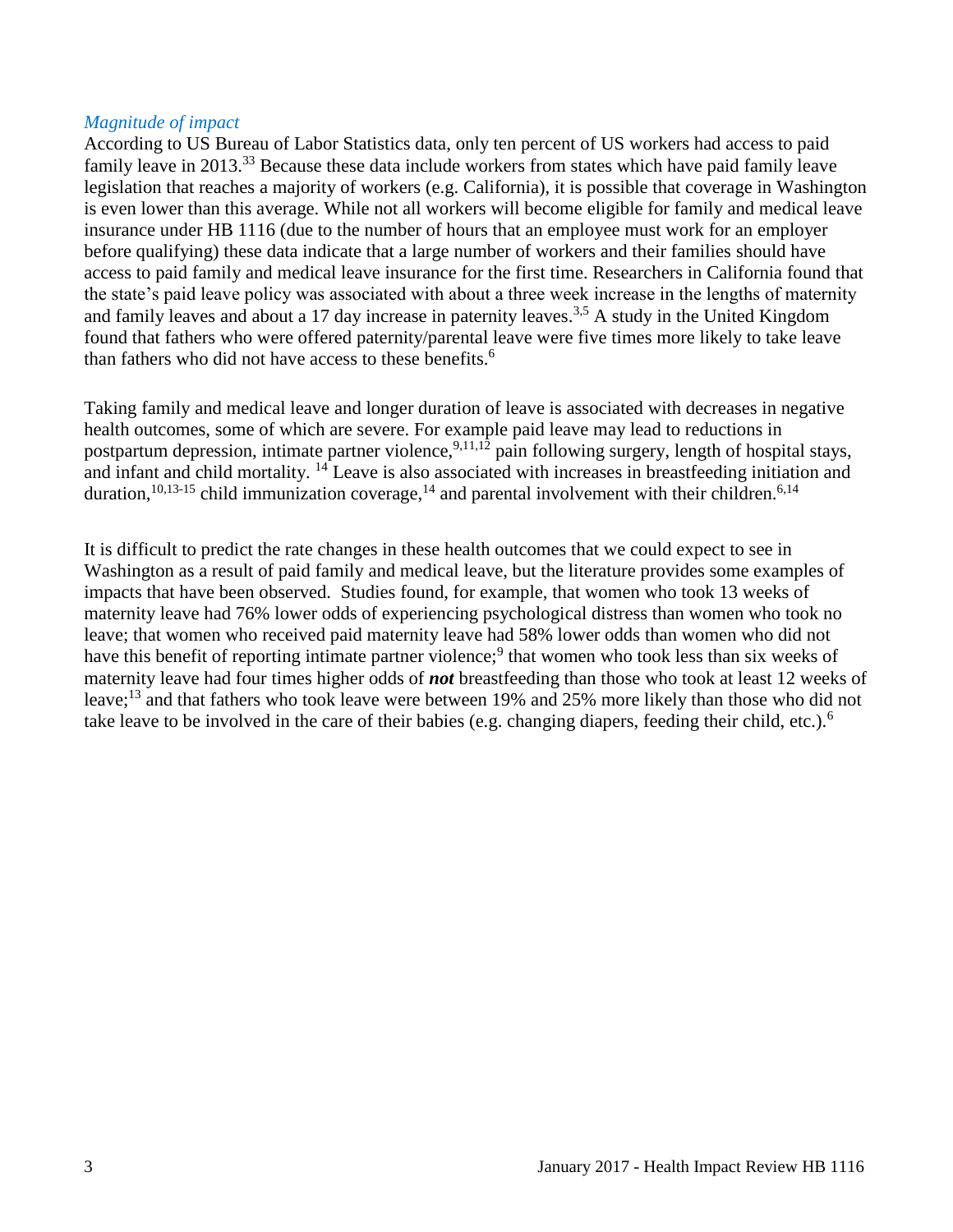## **Logic Model**

<span id="page-5-0"></span>

which the evidence for this relationship may be stronger. **Key** 



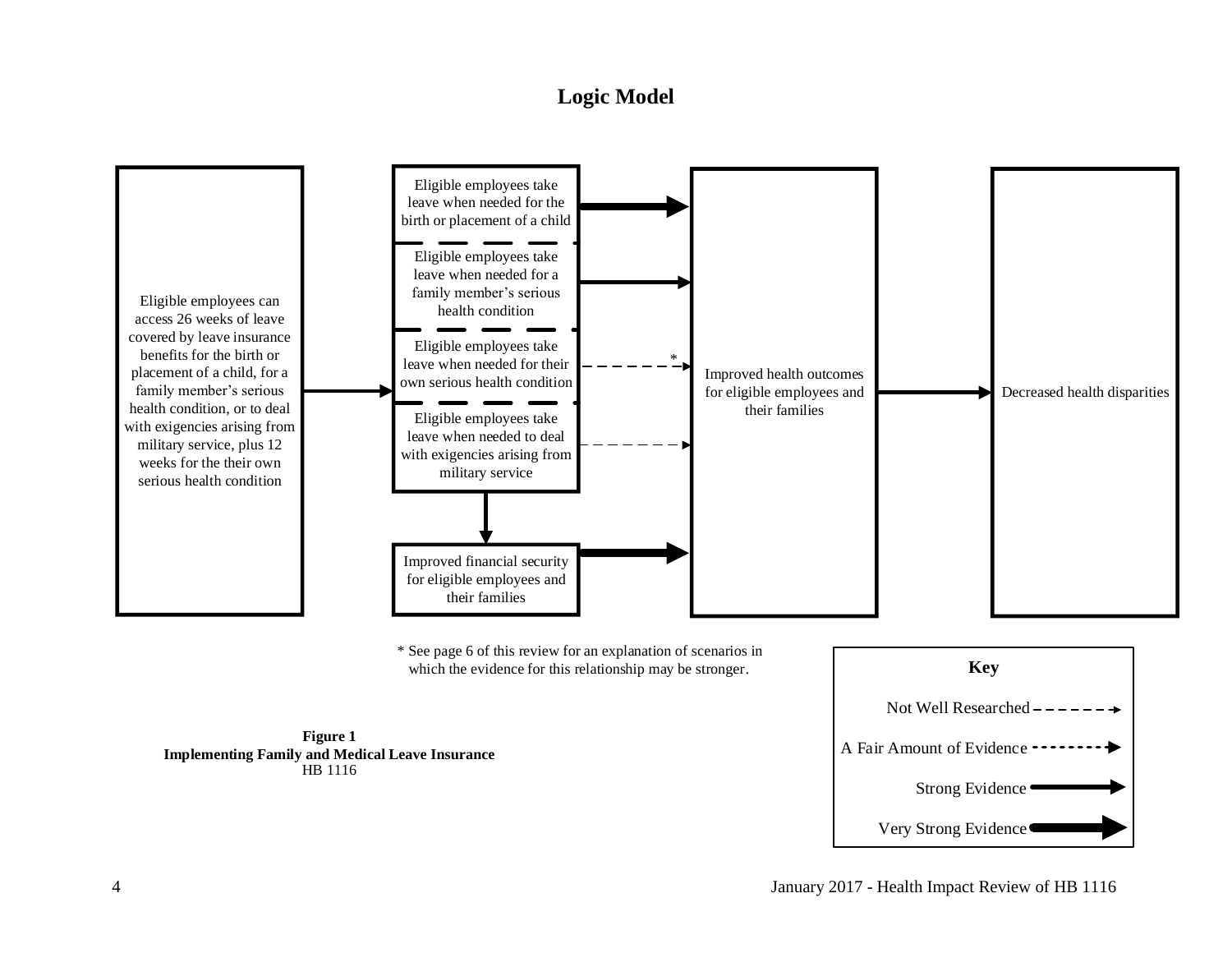## **Summaries of Findings**

#### <span id="page-6-0"></span>**Will eligible employees use paid family and medical leave when needed?**

There is strong evidence that eligible employees use paid (and unpaid) family and medical leave when they have this benefit available.<sup>[1-7](#page-11-1)</sup> For example, several studies found significantly greater increases in the use of family leave in California among individuals eligible for paid leave compared to control groups both inside and outside of California following implementation of the state's paid family leave law.<sup>[3,](#page-12-1)[5](#page-13-0)</sup> Further, the number of paid family leave claims that have been filed since the implementation of the program has grown each year from 150,514 claims in 2004-2005 to 215,830 claims in 2012-2013.[8](#page-15-1)

It is important to note that there are other barriers that prevent employees from using paid family and medical leave, such as a lack of awareness of leave benefits and protections, work culture that discourages leave, fear of employer retribution despite protections afforded by the law, and not receiving full wage replacement.<sup>[1](#page-11-1)</sup> However, evidence indicates that workers do use paid family and medical leave benefits when available. Therefore HB 1116 has the potential to increase the number of people taking leave when needed, and to provide partial wage replacement for workers who would have taken unpaid leave in the absence of paid family and medical leave insurance.

#### **If eligible employees use paid family and medical leave when needed for the birth or placement of a child, will this have positive impacts on child and maternal health and parental involvement?**

There is very strong evidence that when caregivers take leave for the birth or placement of a child it is associated with improved child and maternal health and greater parental involvement.<sup>[1](#page-11-1)[,2](#page-11-2)[,6](#page-14-0)[,9-16](#page-16-0)</sup> Taking parental leave and longer duration of parental leave is associated with improved maternal health outcomes such as decreases in psychological distress,<sup>[9](#page-16-0)</sup> depression, poor mental and physical health,  $9,11,12$  $9,11,12$  $9,11,12$  intimate partner violence,  $9$  and parenting stress.<sup>[11](#page-17-0)</sup> Parental leave is also associated with increased self-reported ability to care for one's child, [1](#page-11-1) and greater initiation and longer duration of breastfeeding (a positive health outcome for the mother and the infant).[10,](#page-16-1)[13-15](#page-18-0) Parental leave is also associated with other positive health outcomes for infants: decreased infant and child mortality, increased immunization coverage, <sup>[14](#page-19-0)</sup> and increased parental involvement.<sup>[6,](#page-14-0)[14](#page-19-0)</sup> When fathers take leave, or increase the duration of their leave, it is associated with increased involvement in their child's life as well as improved maternal health outcomes.[6,](#page-14-0)[14,](#page-19-0)[16](#page-20-1) While breastfeeding is often considered a health outcome in itself, evidence also indicates that breastfeeding has short- and long-term positive health impacts on the child (e.g. improved immune system response and cognitive development, decreased rates of chronic diseases such as allergies and diabetes) and on the mother (e.g. lower risk of hypertension, heart disease, and breast cancer).<sup>[14](#page-19-0)</sup>

#### **If eligible employees use paid family and medical leave when needed for a family member's serious health condition, will this lead to improved health outcomes for these employees and their families?**

There is strong evidence that paid family leave to care for a family member's serious health condition will lead to improved health for both the caregiver and their family member(s).<sup>[7,](#page-15-0)[14,](#page-19-0)[17,](#page-20-0)[18](#page-21-0)</sup> Individuals who have taken leave to care for a child or adult family member have expressed that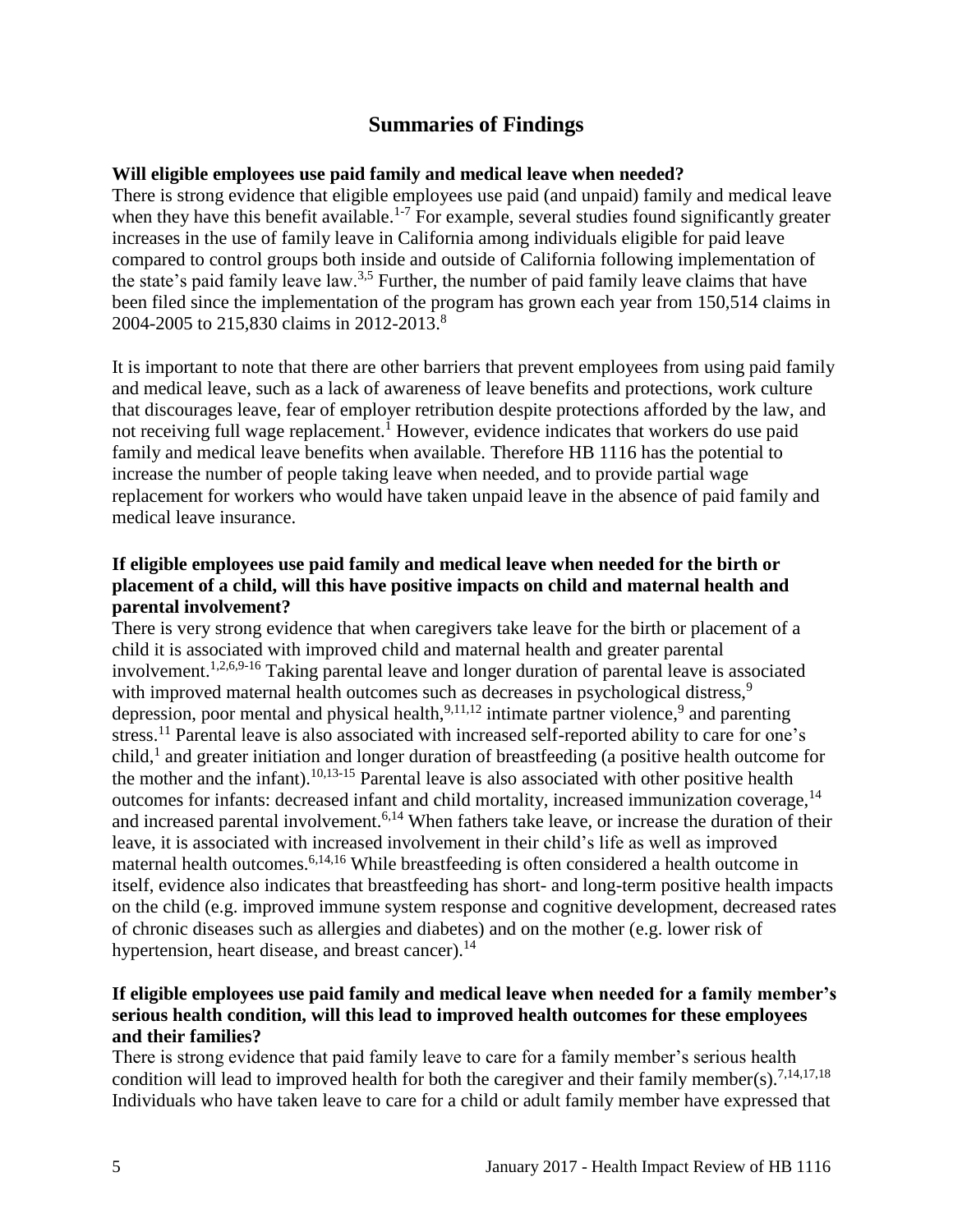this leave positively affected their ability to care for their family member, their family members' emotional and physical health, and their own emotional health.<sup>[7](#page-15-0)[,17](#page-20-0)[,18](#page-21-0)</sup> These benefits are stronger for employees that receive paid leave than for those that receive unpaid leave.<sup>[18](#page-21-0)</sup>

Earle and Heymann cite evidence that caring for a child or an adult family member with special health care needs is associated with both health benefits (e.g. personal growth, a source of fulfillment, improved mental health) and health risks (e.g. negative physical and emotional outcomes, mental distress, and poorer physical health status). However, their study findings indicate that access to paid family leave can reduce the potential negative health outcomes that may result from caregiving.<sup>[17](#page-20-0)</sup>

Studies also indicate that family members' presence during illness is associated with a number of positive health outcomes such as reduced pain and shorter hospital stays.<sup>[14](#page-19-0)</sup> There is an additional body of evidence that highlights the positive health impacts of family support, but we did not include this evidence as it does not highlight the direct link between being cared for by a family member and health outcomes. However, it is possible that providing care to a family member is one indicator of family support/social support used in these studies.

**If eligible employees use paid family and medical leave when needed for their own serious health condition, will this lead to improved health outcomes for these employees?** The relationship between taking medical leave to care for one's own serious health condition and health outcomes is not well researched. It is possible that the link between taking leave to rest and care for your own serious health condition and improved health has not been extensively researched because the physiological mechanisms between self-care and improved health are generally accepted by the scientific community. We only identified one study which researched this link. A national survey found that more than 70% of respondents who used FMLA reported that it had increased their ability to care for their own or family member's emotional health and 63% reported that it had improved their ability to care for their own or their family member's physical health. In addition, of those that indicated positive effects of leave, more than 93% indicated that it made it easier for them to comply with doctors' instructions and nearly 84% felt that it had led to a faster recovery.<sup>[7](#page-15-0)</sup> There are also studies which have found that when employees take time off of work to recover when ill they recover more quickly, and when they attempt to work through illness their symptoms can be exacerbated.<sup>[19](#page-21-1)</sup> However, these data were collected about paid sick leave (rather than medical leave) and included qualitative data on taking paid sick leave to recover from short term illness (e.g. the common cold or the flu) which, unless complications arise, are not defined as serious health conditions [\(RCW 49.78.020\)](http://apps.leg.wa.gov/rcw/default.aspx?cite=49.78.020) and do not qualify for family and medical leave insurance under HB 1116. Therefore, while these studies on the personal health benefits of paid sick leave may be generalizable to medical leave insurance, it is not clear so we did not include them here.

As outlined above, maternity leave is associated with positive health outcomes for the mother in addition to the child. While we have classified the evidence for maternity leave as evidence for the positive impacts of taking leave for the birth of a child—it is likely that mothers are also taking time during maternity leave to recover from pregnancy and the birth of their child. Therefore the extensive body of evidence supporting the connection between maternity leave and positive health outcomes outlined above could be applied here as well. This would further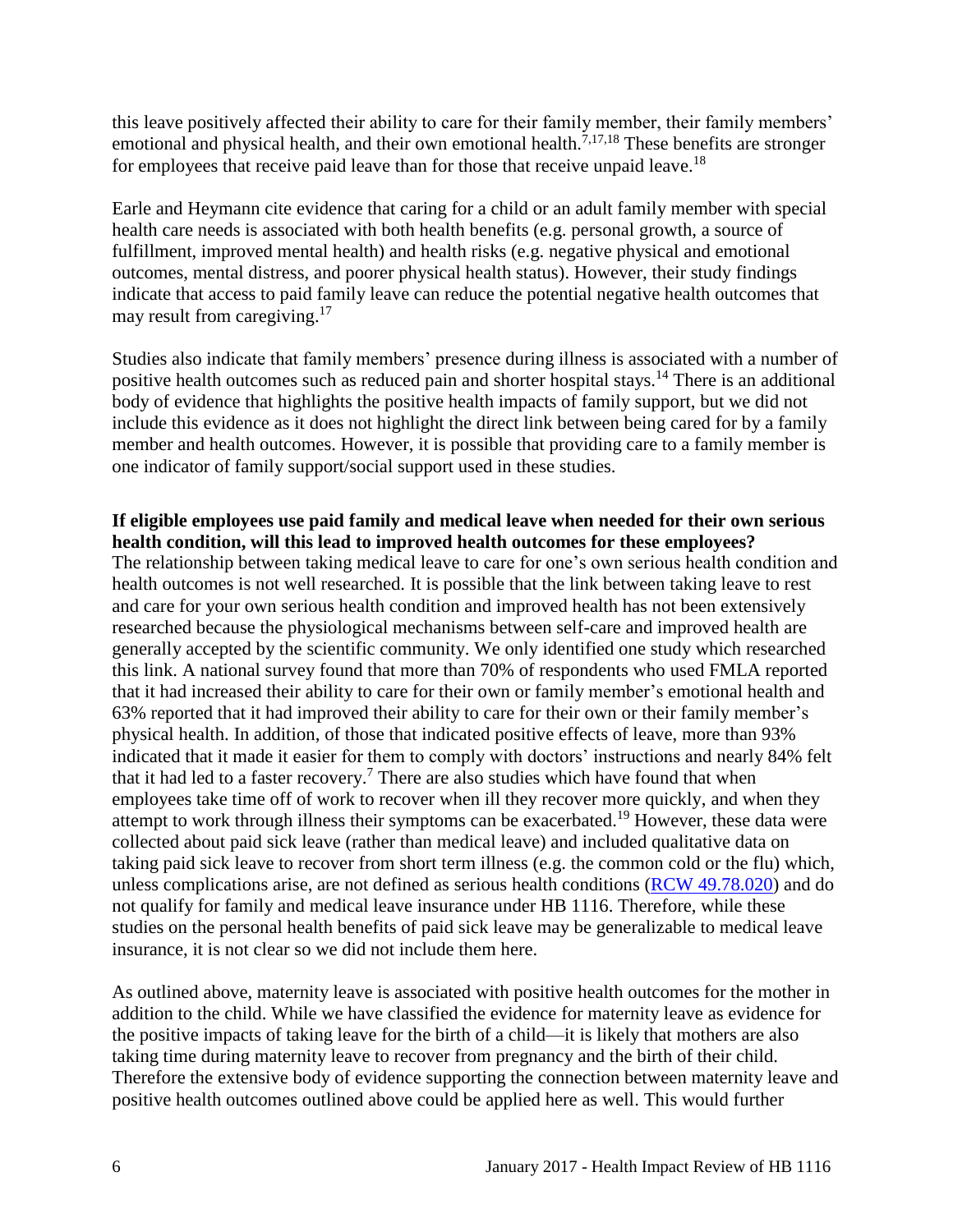support the strength of evidence for the connection between improved health and taking leave to care for one's own serious health condition.

#### **If eligible employees use paid family and medical leave when needed to deal with exigencies arising out of the military service of a family member, will this lead to improved health outcomes for these employees and their families?**

The relationship between taking family leave to deal with exigencies arising out of military service and health outcomes is not well researched. The Office of Personnel Management indicates that under the Family and Medical Leave Act (FMLA), qualifying exigencies arise when a family member is on covered active duty or has been notified that they are going to be called to covered active duty in the Armed Forces. There are many activities that fall under qualifying exigencies associated with covered active duty including short-notice deployment, military events, childcare and school activities, attending to financial and legal requirements, counseling, and post-deployment activities. Evidence indicates that military families, including children, experience a number of stressors related to the demands of deployment. Studies have examined the impact of deployment on spouses and families of military members and have demonstrated an increased risk of negative health effects such as stress, anxiety, depression, and behavioral problems and suicidal ideation among children and adolescents.<sup>[43](#page-28-0)[,44](#page-28-1)</sup> It is possible that being able to take paid leave to prepare for, or attend to, family affairs that relate to a family member's active duty military service may reduce overall stress and therefore improve health outcomes. However, because military exigency leave under FMLA is currently unpaid and we were unable to identify any other states that have included military exigency under paid leave, there is a lack of literature to support an association.

#### **If employees use paid family and medical leave when needed, will this lead to improved financial stability for these employees and their families?**

There are two main scenarios created by HB 1116: 1) employees that would not have taken leave because of financial need will take advantage of paid family and medical leave insurance, or 2) employees that would have taken leave and lost wages will still stay home but will be protected from at least some of this wage loss. In the second scenario, paid family and medical leave leads to improved financial security for these employees and their families.

There is strong evidence that paid family and medical leave insurance improves financial security for employees and their families.<sup>[1,](#page-11-1)[4,](#page-12-0)[7,](#page-15-0)[18-20](#page-21-0)</sup> Employees consistently report that they did not take needed family or medical leave because they did not have access to paid leave and could not afford the missed wages.<sup>[1,](#page-11-1)[4,](#page-12-0)[7,](#page-15-0)[19,](#page-21-1)[20](#page-22-0)</sup> In an effort to address this, HB 1116 includes a wage replacement schedule that allows lower wage employees to receive a larger proportion of their weekly salary, which will be discussed in more detail on page 8. Further, employees that have taken unpaid leave report that this led to financial hardship such as having to use savings, borrowing money, signing up for public assistance, limiting spending on basic needs, and delaying paying bills to cover the financial strains of taking leave.<sup>[18](#page-21-0)</sup>

#### **Will improved financial security for employees and their families lead to improved health outcomes?**

Financial security can be measured by a number of indicators including household income, socioeconomic position, relative deprivation, poverty rates, and personal indebtedness.<sup>[28,](#page-24-1)[31,](#page-25-1)[32](#page-25-2)</sup>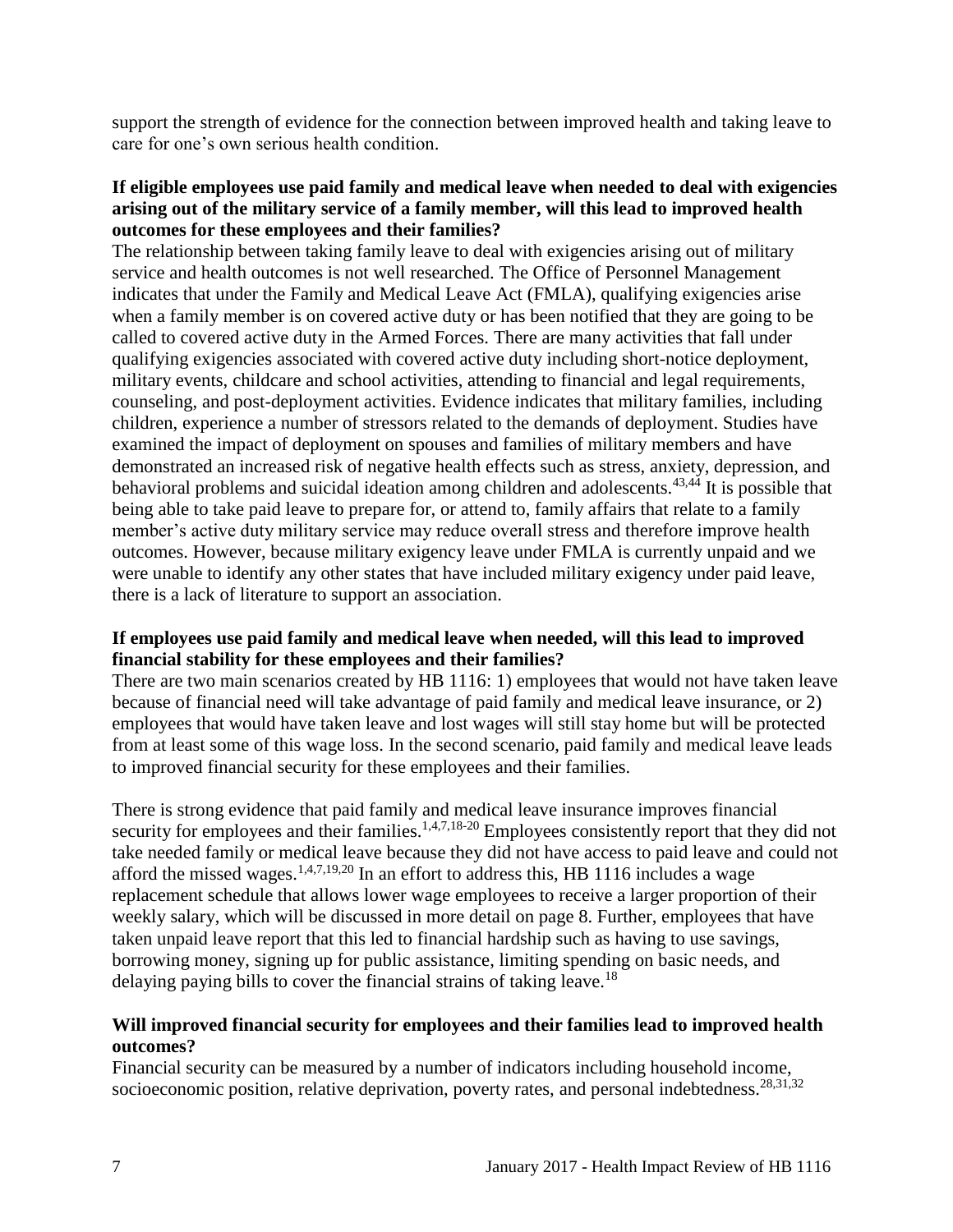There is a large body of robust evidence that supports the association between income, or socioeconomic position, and health. Significant correlations exist between lower income and a number of health indicators including worse overall self-reported health, depression, stress, asthma, arthritis, stroke, oral health, tobacco use, women's health indicators, health screening rates, physical activity, and diabetes.<sup>[22-24](#page-23-1)[,28](#page-24-1)[,31](#page-25-1)</sup> Further, 2015 data indicate that age-adjusted death rates were higher in Washington census tracks with higher poverty rates.<sup>[26](#page-24-2)</sup> Household income was also the strongest predictor of self-reported health status in Washington in 2016, even after accounting for age, education, and race/ethnicity.<sup>[29](#page-25-3)</sup> Among children, evidence indicates that low socioeconomic status in the first five years of life has negative health outcomes in later childhood and adolescence including activity-limiting illness, parent-reported poor health status, acute and recurrent infections, increasing body mass index (BMI), dental caries, and higher rates of hospitalization. [30](#page-25-0) Finally, financial stress in itself is also associated with adverse outcomes for families such as problem behavior in adolescents, interparental conflict, and parental depression.[27](#page-24-0) Therefore, increasing financial security for employees and their families would likely improve mental and physical health outcomes.

#### **Will improved health outcomes for employees newly eligible for paid family and medical leave under HB 1116 lead to decreased health disparities?**

There is strong evidence that improved health outcomes for employees newly eligible for paid family and medical leave under HB [1](#page-11-1)116 would lead to decreased health disparities.<sup>1[,2](#page-11-2)[,4](#page-12-0)[,5](#page-13-0)[,13](#page-18-0)[,20](#page-22-0)[,33](#page-26-0)</sup> Evidence shows that not all populations currently have equal access to paid leave benefits. Lowincome workers, people of color, workers with lower levels of educational attainment, and those without private health insurance are less likely to have access to employer-provided paid family and medical leave benefits (or other paid leave benefits) than their counterparts.<sup>[4](#page-12-0)[,20](#page-22-0)[,33](#page-26-0)</sup> These populations are also more likely to experience health disparities.<sup>[30](#page-25-0)[,34-42](#page-26-1)</sup> Further, financial stress has been shown to have a stronger detrimental impact on the mental health of mothers with lowincomes than on mothers in higher income families.

Section 7 of HB 1116 establishes a wage replacement schedule that allows employees who make an average weekly wage of 50% or less of the state average weekly wage to receive a larger proportion of wage replacement than employees who make 50% or more than the state average. The potential impact of this system is that lower wage employees will have the opportunity to make decisions about taking the full amount of leave they need instead of prematurely returning to work out of financial concern. Evidence indicates that while unpaid family and medical leave seems to provide greater benefits for more advantaged workers (e.g. those with higher incomes, working partners, and higher education attainment), moving from unpaid to paid leave or increasing the percent of wage replacement during leave seems to increase leave taking more among less advantaged workers who are least likely to take unpaid leave.<sup>[2,](#page-11-2)[5](#page-13-0)</sup> Improving health outcomes for these communities by increasing access to paid family and medical leave therefore has potential to decrease health disparities.

This bill will not guarantee paid leave benefits for workers who are undocumented, are paid under the table, frequently change jobs, or do seasonal work that prevents them from having enough tenure or accruing enough hours with an employer to quality for paid leave insurance under HB 1116. Notably, women experiencing domestic violence are more likely than other women to experience income instability, discontinuity of employment, and underemployment.<sup>[45](#page-29-0)</sup> These workers and their families will likely not experience the direct positive health impacts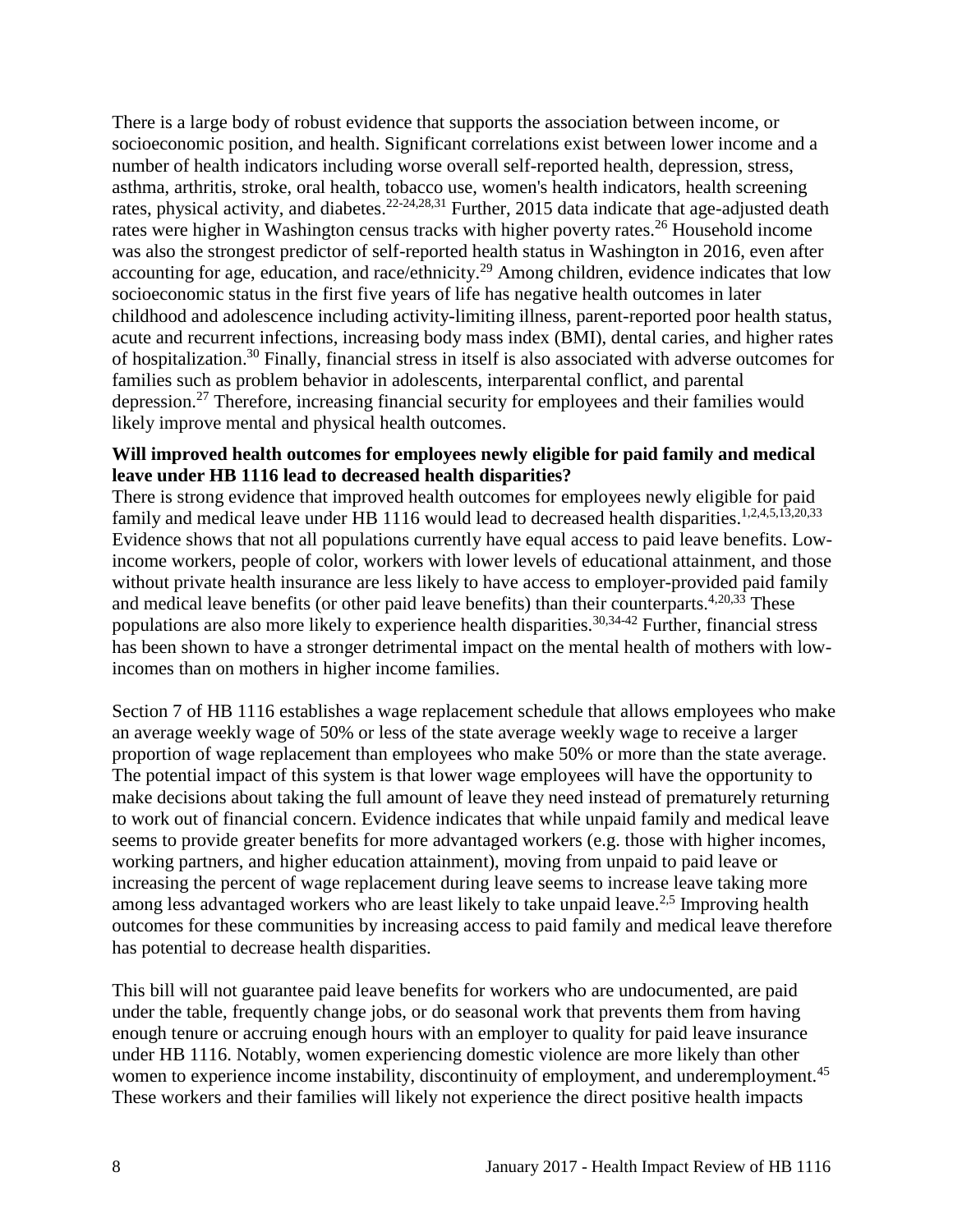associated with paid leave. Section 10 of HB 1116 does decrease the tenure in order for an employee to receive job protected leave from 12 to six months and removes the minimum hours requirement—so this will increase the number or employees that will be eligible for job protected leave.

In addition, a survey of California workers following implementation of California Paid Family Leave law found that low-wage workers, immigrants, and Latinos were less likely than other workers to be aware of the Paid Family Leave program.<sup>[1](#page-11-1)</sup> This suggests that linguistically appropriate outreach (as required by HB 1116 Section 4) as well as culturally appropriate outreach to inform employees of this benefit will be essential in order for paid family and medical leave insurance to have the greatest impact on reducing health disparities.

#### **Other considerations**

We pursued a number of other research questions in order to determine if there are alternate pathways leading from the provisions in the bill to positive or negative health impacts. We ultimately did not include these pathways in the logic model on page four of this review because there was insufficient evidence to determine if the connections exist. We generally do not include a research question in the logic model if it is not well researched unless it is essential to the flow of the logic model. We evaluated the evidence on the impacts of paid family and medical leave policies on aspects of business such as profits and productivity. Stakeholders have expressed concerns about the potential costs to businesses, with a specific emphasis on the costs of the insurance premiums and the costs of replacing an employee while they are on leave (e.g. hiring and training a temporary employee). The connections between paid family and medical leave programs and business profits and productivity are not well researched, and the research that does exist is conflicting.<sup>[1,](#page-11-1)[3,](#page-12-1)[4,](#page-12-0)[46](#page-29-1)</sup>

While several studies of paid and unpaid family and medical leave policies have found that a large majority of surveyed employers report that the policies had no noticeable effects or even positive effects on their business operations, a small minority of employers have reported that family and medical leave was associated with negative effects on profitability, productivity and turnover.<sup>[1,](#page-11-1)[4](#page-12-0)</sup> Large businesses were more likely than small businesses to report these negative impacts of family leave policies.<sup>[4](#page-12-0)</sup> Evidence is conflicting in regards to how family and medical leave impacts productivity (through higher employer satisfaction and commitment) and turnover (through higher employee satisfaction and increases in the number of employees returning to their original employer at the end of their leave) with some studies finding positive impacts of leave policies and some finding no or negative impacts.<sup>[3](#page-12-1)[,46](#page-29-1)</sup>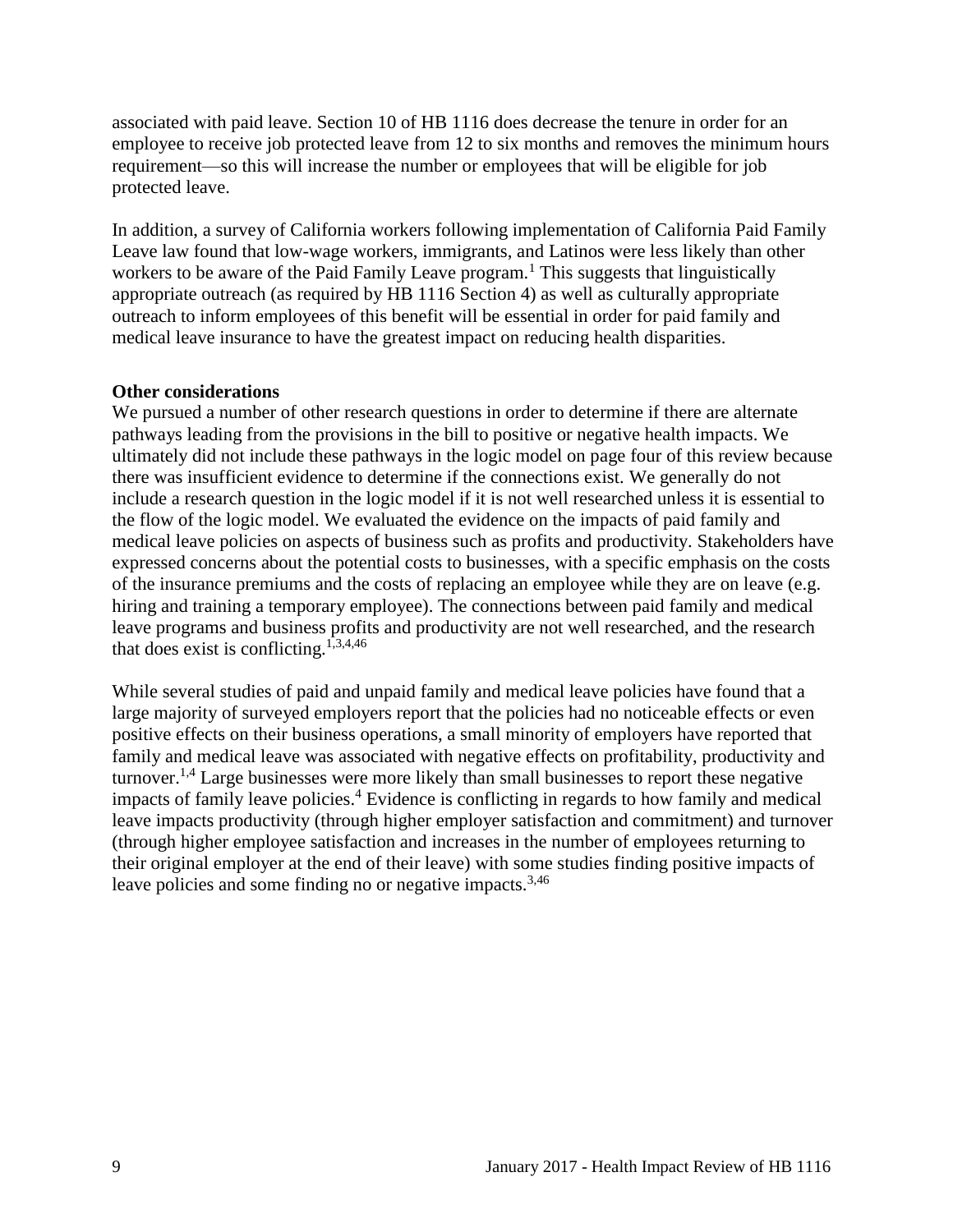## **Annotated References**

#### <span id="page-11-1"></span><span id="page-11-0"></span>1. **Appelbaum Eileen, Milkman Ruth. Leaves that Pay: Employer and Worker Experiences with Paid Family Leave in California. 2011.**

Appelbaum et al. analyzed a number of impacts of California's Paid Family Leave (PFL) law on employers and employees six years after the law was implemented. The authors surveyed small and large employers (n=253) based on a directory list of all employers in the state. They also surveyed employees who were potentially eligible for PFL and experienced an event in the past four years that PFL was designed to cover (n=500). The authors also conducted interviews with 50 of the 500 surveyed employees and with a convenience sample of 20 worksites. The authors differentiated between employees with high-quality (those with health coverage and a wage of \$20 per hour or more) and low-quality jobs (no health coverage and a wage of less than \$20 per hour) in their data to focus on the effects on low wage workers. The authors found worker awareness of PFL was limited among employees and half of respondents did not know that the program existed. Low-wage workers, immigrants, and Latinos were less likely to be aware of the program than their counterparts. About one third of respondents who knew about PFL did not apply for it when they needed family leave because they felt the wage replacement was too low. Many of the employees who were aware of PFL but did not apply for it reported that they were afraid their employer would be unhappy, their opportunities for advancement would be negatively impacted, or they would be fired. A higher percentage of workers that used PFL (84%) received at least half of their usual pay compared to those who did not use PFL (31%). Those who took PFL were more likely in nearly all measures of the survey to report it helped their ability to care for their new child or ill family member compared to those who did not take PFL. The authors found that a majority of employers indicated that PFL had minimal impact on their business operations. Most employers surveyed reported that PFL had "no noticeable effect" or a "positive effect" on employer profitability (91%), productivity (89%), morale (99%), or turnover (96%). Ninety-one percent of employers surveyed indicated that they were not aware of any instances in which employees had abused PFL.

#### <span id="page-11-2"></span>2. **Bartel Ann, Baum Charles, Rossin-Slater Maya, et al.** *California's Paid Family Leave Law: Lessons from the First Decade.* **U.S. Department of Labor, ;2014.**

Bartel et al. provide an overview of the first ten years of California Paid Family Leave law. The authors summarize data from California's Employment Development Department State Disability Insurance claims indicating that approximately 153,000 family medical leave claims were paid in California in fiscal year 2005-2006, 188,000 in fiscal year 2008-2009, and, after a slight dip in 2009-2010 reached 202,000 in fiscal year 2012-2013. About 87% of these claims were for bonding with a newborn and about 12 percent were to care for a sick family member. They cite one source (Zigler, Muenchow, and Ruhm [2012]) which estimates that the number of claims increased from 24 per 100 live births to 30 per 100 live births. The utilization rates were highest for those with incomes between \$12,001 and \$72,000 per year. Bartel et al. cite national and international evidence on both paid and unpaid family leave laws indicating that leave laws are associated with increased use of leave (although studies do indicate that employee awareness of leave benefits are not universal), longer leave, generally positive (although findings are conflicting) effects on labor market outcomes, generally positive reactions from employers, and improved child health outcomes. They also indicate that evidence suggests, that while unpaid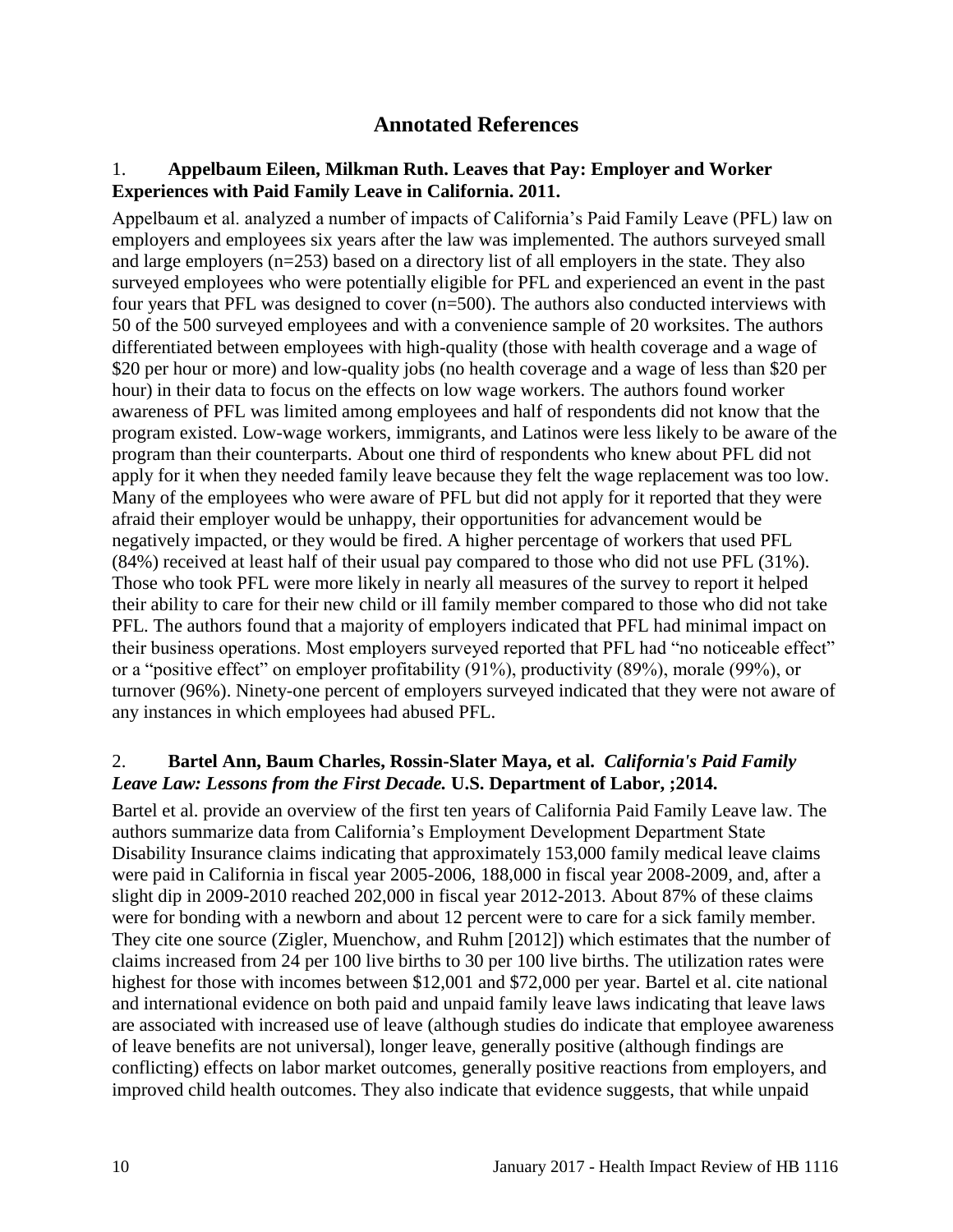leave may have more positive impacts on more advantaged employees, paid leave may have greater benefits for employees with lower levels of education attainment or who are unmarried. Many of these studies are further summarized in this health impact review.

#### <span id="page-12-1"></span>3. **Baum Charles, Ruhm Christopher. The Effects of Paid Family Leave in California on Labor Market Outcomes. Vol 8390: Institute for the Study of Labor (IZA); 2014.**

Baum and Ruhm analyzed data from the National Longitudinal Survey of Youth's 1997 cohort (NLSY-97) to analyze the effects of California's Paid Family Leave law. The NLSY-97 collects data on the exact dates of childbirth as well as weekly employment status. California also offers temporary disability benefits for pregnant women and new mothers, which are generally exhausted six to eight weeks after birth. Paid family leave can be taken after disability benefits are exhausted. The authors controlled for potential confounding factors and compared changes in the treatment group (California parents with newborns working during the pregnancy period as they would potentially be eligible for paid leave) with parents with newborns in comparison states. The treatment and control group included 1,762 births for mothers and 1,728 births for fathers. The authors found that paid leave was significantly associated with increased leavetaking (about three additional weeks for mothers and an additional ten to 17 days for fathers). These leave increases were observed at about six to eight weeks post-birth for mothers (consistent with when temporary disability benefits would be exhausted), and immediately after birth for fathers who are not eligible for pregnancy-related temporary disability. This suggests that there may be a causal effect between the availability of paid leave and increased use of leave rather than just a correlation. The data indicate that paid leave was associated with an increase of 17 to 20 percentage points in leave-taking during the five weeks after birth and an increase of 20 to 34 percentage points from post-birth weeks six to fourteen for mothers. For paternal leave the increase peaked at an eight to nine percentage point increase in leave-taking. The authors also found that paid leave in California was significantly associated with a 4.8 to 5.4 percentage point increase in mothers having returned to work nine to twelve months after the birth of a child. The data suggest that mothers in California saw an increase between 0.5 and 1.0 percentage points in their likelihood of returning to the same place of employment after the birth of their child, but this difference was not statistically significant. The authors note that this relationship may be stronger but is not fully captured in their analysis because they only included mothers who had worked for at least 32 weeks during pregnancy where other mothers may also have been eligible for paid leave because of the relaxed eligibility requirements in California. The authors also found that paid leave had positive effects on hours worked by mothers in the second year of a child's life. Point estimates indicate that hourly wages were also about seven percent higher for mothers one year after a child's birth, but these figures were not statistically significant.

## <span id="page-12-0"></span>4. **Klerman J, Daley K, Pozniak A.** *Family and Medical Leave in 2012: Technical Report.* **Prepared by Abt Associates Inc. for the U.S. Department of Labor;2012.**

In 2012 Abt Associates Inc. conducted employer and employee surveys for the U.S. Department of Labor in order to analyze the impacts of the federal FMLA. The Employee Survey was a random-digit dial telephone survey (n=2,852). This survey oversampled workers who had taken leave and those who had needed to take leave but did not. The Worksites were drawn from the 2012 Dun's Market Identifiers file. The Researchers collected survey data by phone or via the web depending on the employers preference (n=1,812; 26% response rate). Seventeen percent of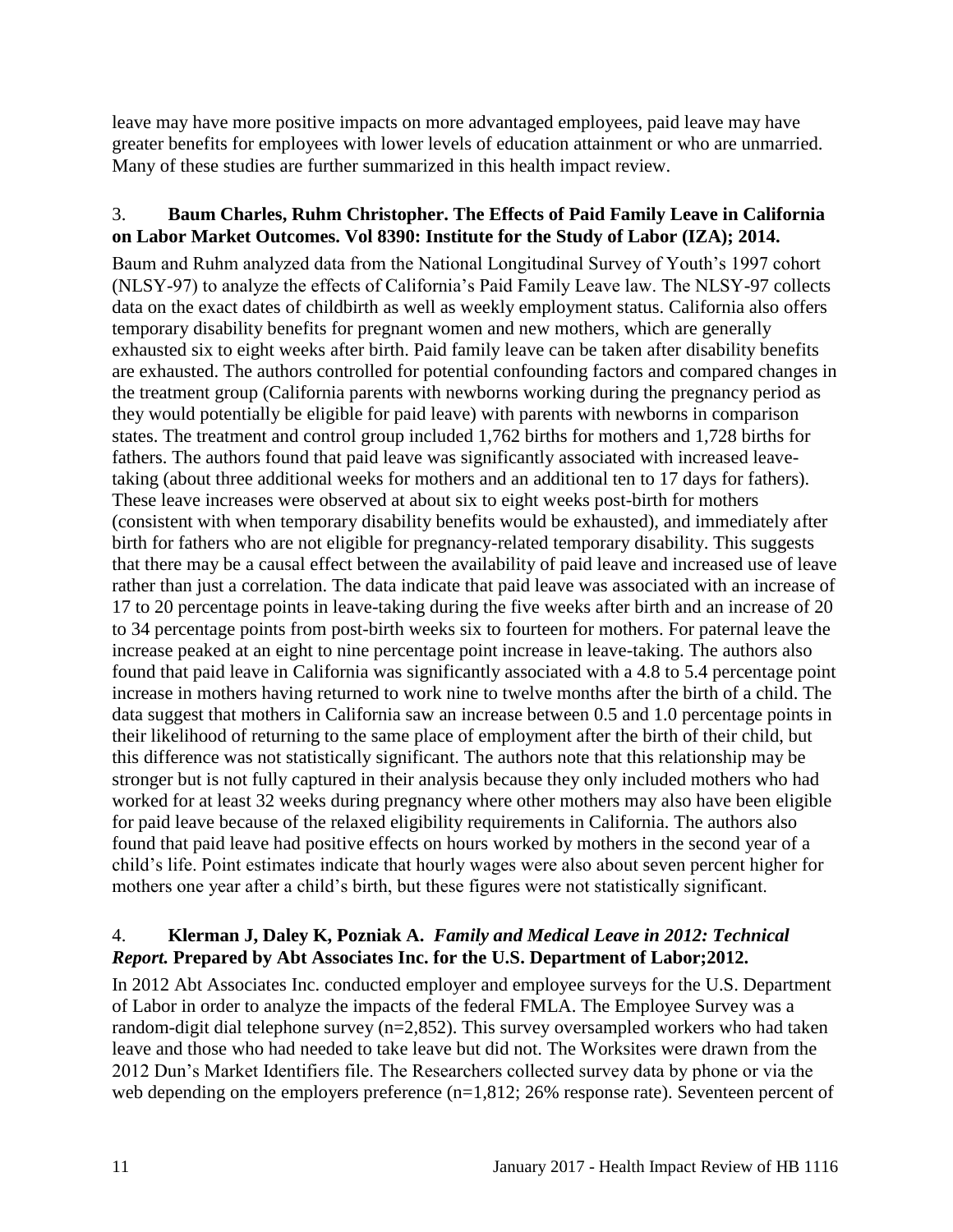worksites reported that they were covered by FMLA, and an additional 30% were unsure. Fiftynine percent of employees surveyed met all of the inclusion criteria for edibility– they worked for a firm with 50 employees within 75 miles of the employee's workplace, had 12 months of tenure, and had worked 1,250 hours in the past year. Thirteen percent of employees surveyed took leave for an FMLA-qualifying reason in the 12 months before the survey. Forty-two percent of leaves were ten days or less and 17% lasted over 60 days. Employees eligible for FMLA were significantly more likely to take leave than employees who were not eligible for FMLA—but the authors note that not all of this difference is necessarily a result of FMLA. Forty-eight percent of leave-takers received full pay while on leave and 17% received partial pay. Pay was generally provided through paid vacation, sick, or other leave hours. Forty-percent of leave-takers indicated that at least one reason that they returned to work when they did was because they could not afford to stay on leave. Five percent of employees indicated that they needed to take leave in the past year, but were unable to. The following groups were more likely than their counterparts to report unmet need: women, workers of color, unmarried workers, and lowincome workers. Forty-six percent of these respondents said that they did not take leave because they could not afford to. From the Worksite Survey, data indicate that 14% of worksites large enough to have FMLA-eligible employees (50/75 worksites) reported that it was difficult, and 1% reported that it was very difficult to comply with the law. Fifty-percent of 50/75 worksites reported that the costs of administering FMLA are rising, and eight percent perceived negative effects of complying with FMLA. Negative reports are more common from large worksites. Less than one half of one percent (0.4%) of 50/75 worksites reported that FMLA had a large negative impact on productivity, 2.7% reported a moderate negative impact. Of 50/75 worksites, 0.2% reported FMLA had a large negative impact on profitability and 1.4% report a moderate negative impact. The low response-rate on the Worksite survey indicates that these findings must be interpreted with caution.

#### <span id="page-13-0"></span>5. **Rossin-Slater Maya, Ruhm Christopher J., Waldfogel Jane. The Effects of California's Paid Family Leave Program on Mothers' Leave-Taking and Subsequent Labor Market Outcomes.** *Journal of Policy Analysis and Management.* **2013;32(2):224-245.**

Rossin-Slater et al. analyzed the impacts of California's PFL program which went into effect in 2004. California's leave allows six weeks of partially paid leave (55% of wages up to a maximum) for the birth or placement of a child or to care for a seriously ill family member, and almost all private sector workers are eligible. California's program does not contain employer size, strict work history, or other eligibility restrictions. This Paid Family Leave law does not provide job protection (though job protection would be available for employees who are eligible for the national Family and Medical Leave Act [FMLA]), and is funded through a payroll tax on employees. California also provides temporary disability insurance which provides about twothirds of earnings for about six weeks for pregnancy-related short-term disability. This leave can be taken before PFL. The authors cite two studies which found that the national FMLA is associated with mothers taking more leave and more time off work after birth, and three studies of state unpaid leave policies which found that state policies are also associated with more leavetaking. These effects seem to be largest for relatively advantaged women as they are more likely to be able to afford taking unpaid leave. Rossin-Slater et al. also cite seven studies which found that in Canada and European countries with paid leave, use of leave is very high. One study conducted in Norway found that an increase in the amount of pay provided during leave had the greatest increase in leave-use among women least likely to take unpaid leave (e.g. women with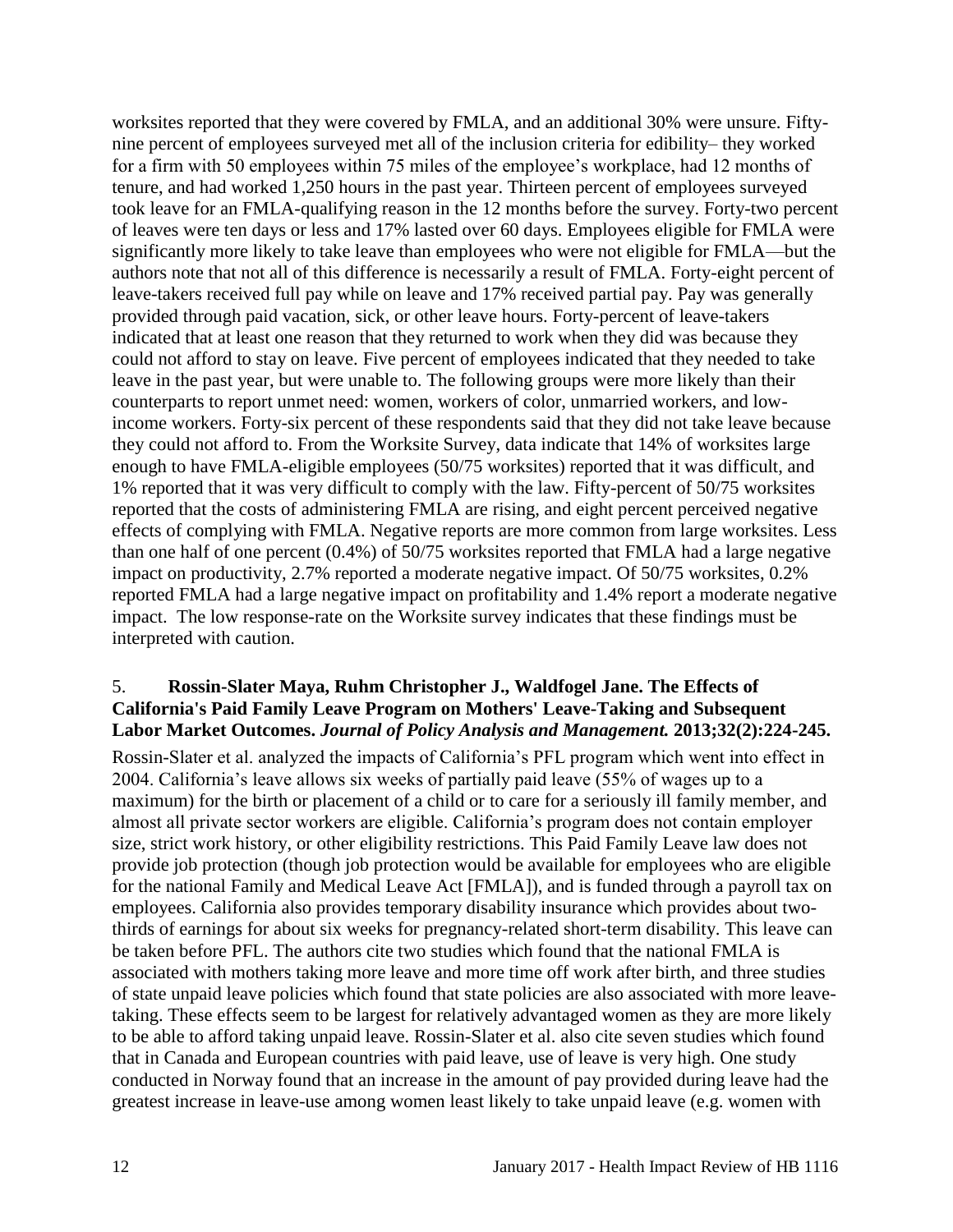lower incomes). The authors analyzed 1999 to 2010 data from the March Current Population Survey. They compared the differences in the change in leave-use following the implementation of California's PFL program between mothers who would be eligible for California PFL (treatment group) and several control groups (women in California with older children, women in California with no children, and women in other states with infants). The data show a significantly greater increase in the use of maternity leave and family leave for the treatment group than the control group of women with infants in other states without paid family leave. The authors estimate that the program increased maternity-leave use by 110 to 116 percent, corresponding to an additional 3.1 to 3.3 weeks of leave. The magnitude of impact for family leave was similar. The analysis also shows that women with less than a college education, unmarried women, and women of color were less likely than their counterparts to access leave prior to the availability of paid leave. While the sample sizes were too small to reach statistical significance, the point estimates suggest that Paid Family Leave raised maternity leave-taking for women in general, but had a greater impact on these groups who were less likely to take leave in the absence of wage-replacement. The largest absolute gain was seen for black mothers who saw an average increase of about six weeks for maternity leave. They also found that there were not meaningful differences in employment pre- and post- implementation of the program, though there were significantly greater increases in the hours worked and total wages for the treatment group after the program was implemented. This last finding uses data from mothers of children 1-3 years of age to estimate working trends among mother several years after they would have potentially been eligible for paid leave, but these estimates are imprecise.

#### <span id="page-14-0"></span>6. **Tanaka Sakiko, Waldfogel Jane. EFFECTS OF PARENTAL LEAVE AND WORK HOURS ON FATHERS' INVOLVEMENT WITH THEIR BABIES: Evidence from the millennium cohort study.** *Community, Work & amp; Family.* **2007;10(4):409-426.**

Tanaka and Waldfogel cite four studies conducted in Sweden that indicate that parental leave promotes fathers involvement with their children; one study conducted in Massachusetts that found that fathers who took more days of leave were more involved in the care of their child; and one study from the UK which found that fathers who took leave were more involved in some specific activities, but did not spend more time overall with their children. Tanaka and Waldfogel analyzed data from the Millennium Cohort Study from the United Kingdom (UK) to explore the effect of leave-taking on father's involvement in parenting. The Millennium Cohort Study includes 18,819 infants born between September 2000 and January 2002. In order to be included, the infants had to have been between eight and 12 months old at the time of the survey. Both mothers and fathers (where both present) participated in an interview and a completed a selfcompletion module. The sample used for Tanaka and Waldogel's study included fathers who were employed when their partner became pregnant, were working at the time of the survey, were not self-employed, and provided information on leave-taking and work hours—leading to a sample size of 9,592 child-father pairs. They controlled for several potential confounding factors such as race and income. The data show that fathers who took leave had significantly higher odds than father's who did not take leave of changing diapers (25% more likely), feeding their child (19% more likely), and getting up at night to care for the child (19% more likely). Fathers who took leave also had higher odds of looking after the baby than their counterparts, but this difference was not statistically significant. Fathers with longer work hours were significantly less likely to be involved across all four measures. The analysis also indicates that, after controlling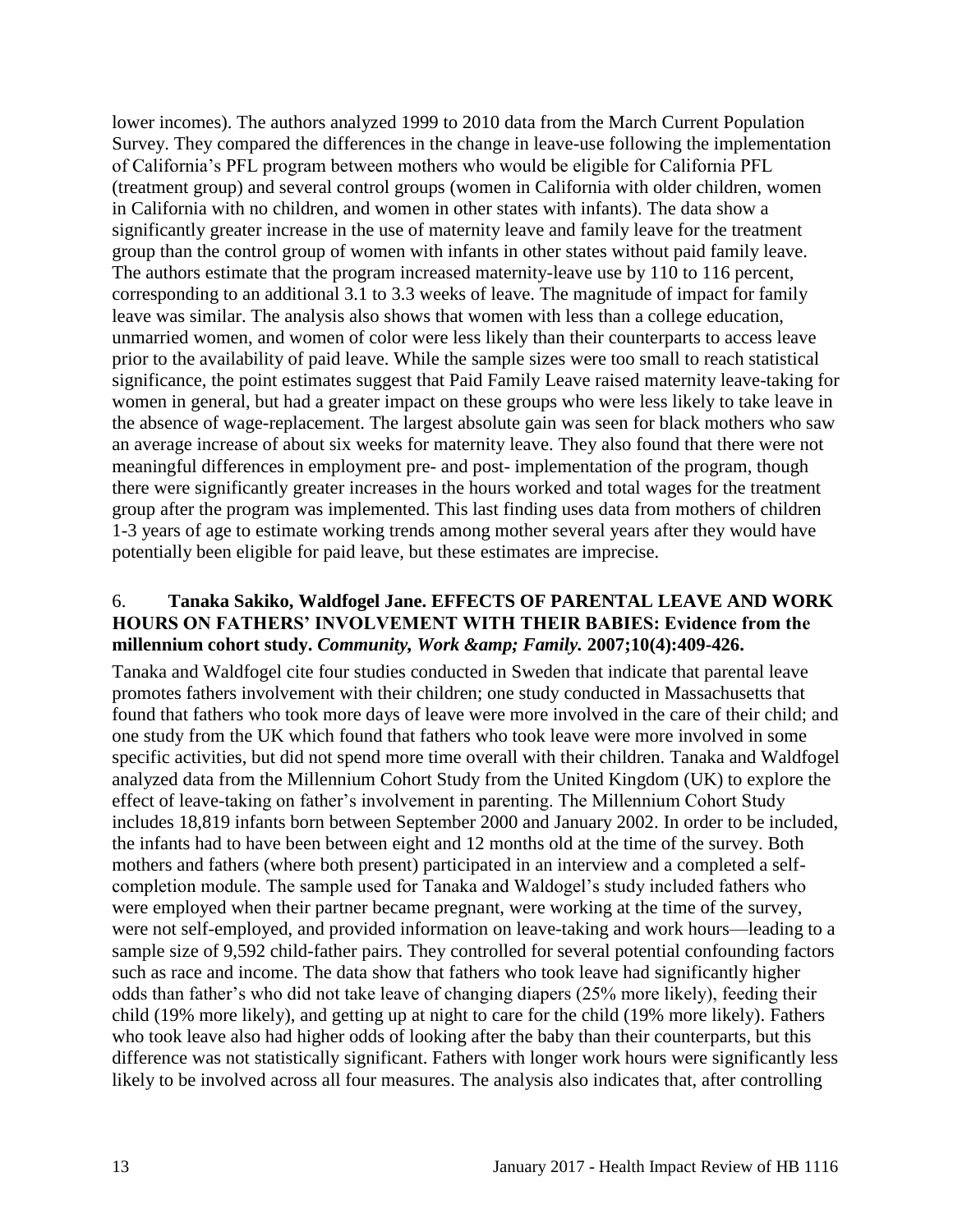for confounders, fathers who work for employers who offer parental/paternity leave are over five times more likely to take leave than fathers who do not have access to these benefits.

#### <span id="page-15-0"></span>7. **Waldfogel Jane. Family and medical leave: evidence from the 2000 surveys.** *Monthly Labor Review.* **2001;124(9).**

Waldfogel cites two past surveys (conducted in 1995), two years after enactment of the Family and Medical Leave Act (FMLA), which found that the Act led to increased FMLA benefits for employees. Two-thirds of covered establishments reported changing their leave policies to comply with the law and covered businesses were more likely than their counterparts to offer FMLA. These surveys did show that 41.9% of employees had not heard of the law. Many employees who needed leave but did not take it indicated that this was because they could not afford to take unpaid leave. The author notes that several other studies of FMLA have found that family leave coverage increased following passage of the Act. Waldfogel analyzed 2000 Survey of Employees data (n=2,558 employees) and 2000 Survey of Establishments data (n=1,839 private businesses) to determine impacts of the Act seven years after implementation. The surveys showed that while only 33.5% of businesses not covered by the law offered FMLA benefits, 83.7% of those covered by the law did. The author found that while awareness of the law had increased since 1995 not all employees were aware of the law or if they were covered in 2000. About 16% of employees had taken leave for a family or medical reason in the 18 months prior to the survey (similar to the findings from the 1995 survey). The authors found that while a significantly smaller percentage of respondents in 2000 compared to 1995 indicated that they had needed to take leave and did not, an inability to afford taking unpaid leave was still the most commonly cited reason for not taking leave with 77.6% of those who needed but did not take leave citing this as their reason. Large percentages of leave-takers indicated that leave had positivity affected their ability to care for family members (78.9%), or their own or family members emotional health (70.1%) or physical health (63.0%). Of those that indicated positive effects of leave, 93.5% indicated that it made it easier for them to comply with doctors' instructions and 83.7% felt that it had led to a faster recovery. Over half of leave-takers were worried that they would not have enough money to pay their bills. Women and low-income workers were less likely to have access to paid leave.

## <span id="page-15-1"></span>8. **Ehling Leonor.** *California's Paid Family Leave Program: Ten Years After the Program's Implementation, Who Has Benefited and What Has Been Learned?* **: California Senate Office of Research;2014.**

Ehling presents a background and introduction to California's paid family leave program, which was the first one in the United States when implemented in 2004. The author then describes data from a number of different sources that highlights the program's first ten years. Most relevant to this review, the author found that since the program began, over 1.8 million claims have been filed in the state to utilize the program and the number of claims filed has increased every year with the exception of 2009-2010. Further, the number of men as a percentage of total claimants has also increased over the years. Ehling also notes that the number of claims filed by those in the lowest income bracket is consistently smaller than the number filed by those in the highest income bracket.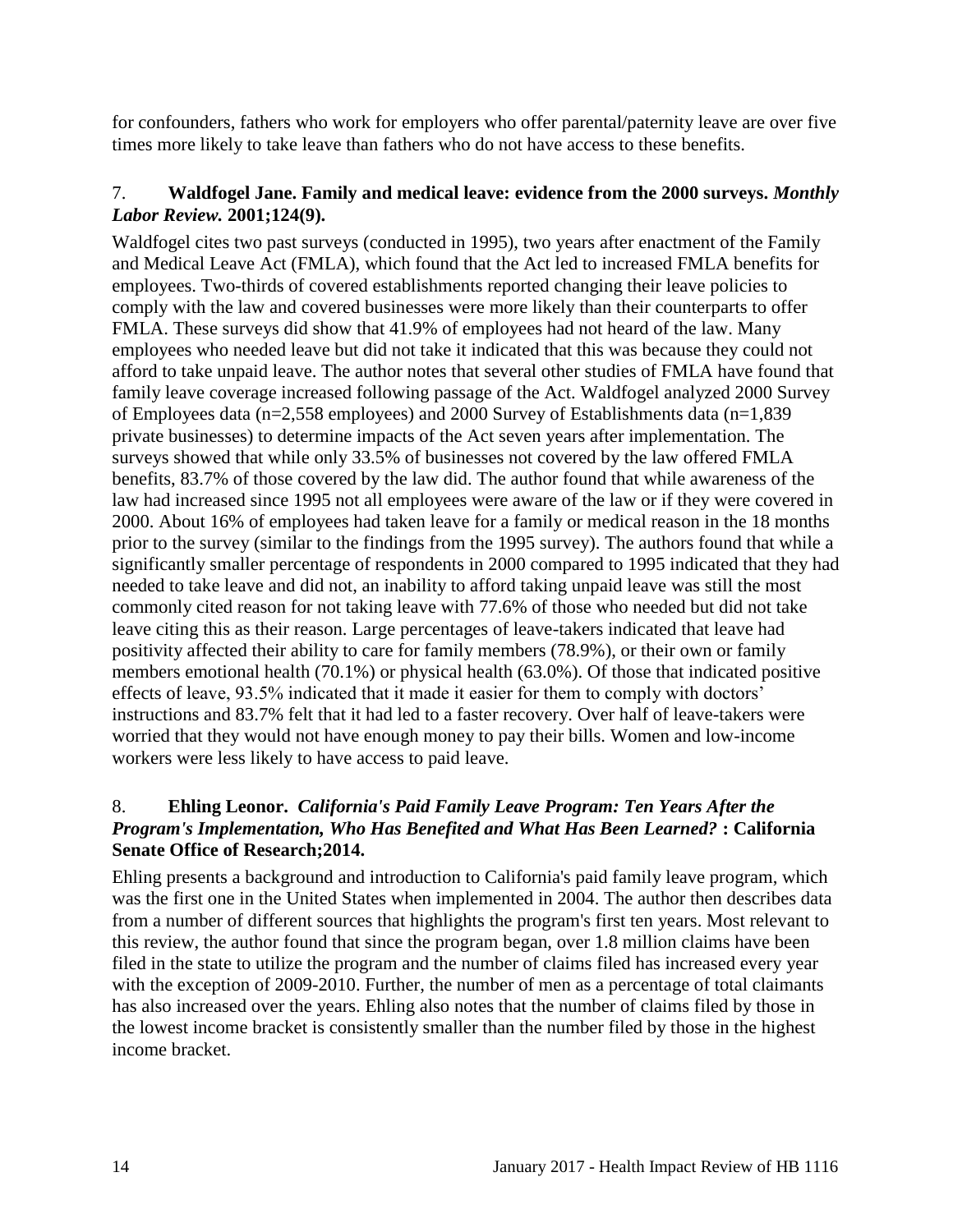#### <span id="page-16-0"></span>9. **Aitken Zoe, Garrett Cameryn C., Hewitt Belinda, et al. The maternal health outcomes of paid maternity leave: A systematic review. Social Science & amp; Medicine. 2015;130:32-41.**

Aitken et al. conducted a systematic review of the literature addressing the effects of paid maternity leave and length of maternity leave on maternal health. The authors included studies published through August 2013 that included the input (paid maternity leave) and the outcome (maternal health) of interest and had a relevant comparison group. The authors identified seven studies (six published in peer reviewed papers and one PhD dissertation) which met their inclusion criteria. Aitken et al. applied a quality assessment tool adapted from the Cochrane Public Health Group Data Extraction and Assessment Template to measure study quality. These studies were conducted in six countries, including the United States. The authors identified four studies which explored the impacts of paid leave on maternal health at the individual leave (i.e. mothers who actually used paid leave versus those that did not). One cohort study conducted in Australia found that as length of maternity leave increased psychological distress decreased and that mothers who took 13 weeks of paid leaver had 76% lower odds (OR 0.24 [95% CI 0.07- 0.84]) of psychological distress than those who took no leave. A US study using cross-sectional analysis of the first wave of a cohort study found that less than eight weeks of paid leave, compared to eight or more weeks, was associated with a 9% increase in depression scores and a 2% higher risk of severe depression. This same study found that less than eight weeks of paid leave was associated with a greater risk of being in a poor health category. A cross-sectional study conducted in Lebanon found that each added week of paid leave was associated with a 2% reduction in the odds of self-reported poor mental health and a 4% reduction in the odds of reporting poor physical health. An Australian cohort study found that women who received paid leave were less likely (58% lower odds) to report intimate partner violence than women with no paid leave. The authors also identified three ecological studies (generally considered one of the weakest study designs). One of these studies conducted in Canada (comparing 25 weeks of paid leave and 50 weeks of paid leave) found no association between paid leave and mental or physical health and wellbeing. Another ecological study comparing the US, Norway, and Sweden also found no association between paid leave and mental health. An ecological study found in the grey literature conducted in California found a negative association between increased weeks of paid leave (an increase from six to 12 weeks) and reporting excellent or good health and no association between being eligible for more weeks of paid leave and being in a better health category. This last study compared mothers surveyed at two years after the birth of their child to mothers surveyed one year after the birth of their child, which likely does not provide a valid comparison.

#### <span id="page-16-1"></span>10. **Borrell Carme, Pal, amp, et al. Influence of Macrosocial Policies on Women &#039:s Health and Gender Inequalities in Health.** *Epidemiologic Reviews.* **2014;36(1):31-48.**

Borrell et al. conducted a systematic review of the literature on the association between 1) macrosocial policies and women's health or gender inequalities in health and 2) parental leave and women's health. The later association is more specific to family and medical leave policies. The authors identified 17 publications on the connection between parental leave and maternal health. They conclude that "longer paid maternity leave was also generally associated with better [maternal] mental health and longer duration of breastfeeding."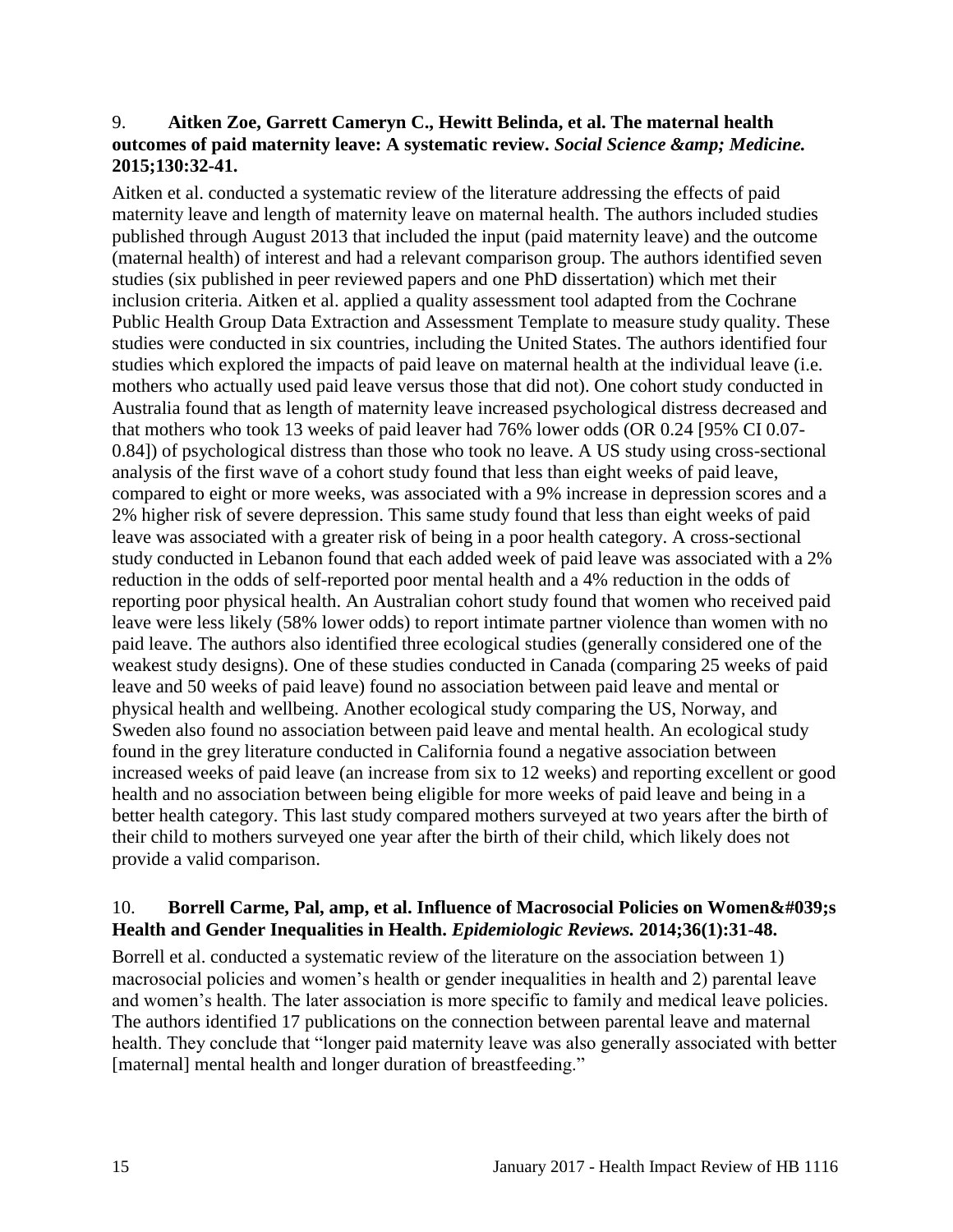#### <span id="page-17-0"></span>11. **Chatterji P., Markowitz S., Brooks-Gunn J. Effects of early maternal employment on maternal health and well- being.** *J. Popul. Econ.* **2013;26(1):285-301.**

Chatterji et al. use US data from phase I of the longitudinal National Institute of Child Health and Human Development Study on Early Child Care. The authors analyze the connection between maternal employment and maternal mental health, overall health, parenting stress, and parenting quality when their child is six months of age. They cite two studies which found that longer maternity leave was associated with lower levels of depression and better self-reported health for the mother. The Study on Early Child Care enrolled 1,364 healthy infants from across the US (including Seattle, WA) in 1991 and then followed-up with these children and their families from birth until age 15 (telephone and in-person interviews and laboratory assessments). This study uses data collected at 1, 3, and 6 months old. The six month sample includes 1,198 mother/child pairs (about 88% of the original sample). Maternal Depression was measured using the Center for Epidemiological Studies Depression Scale. The authors found that among employed mothers (those working or on leave from employment) as hours worked when their infant was three months old increased, so did depressive symptoms, parenting stress, and overall poor health when infants were six months old. The increase in depression was mostly among mothers who were working full-time at three months post-birth, and the changes to overall health were small in magnitude. These trends were not observed among the full sample (which included employed and unemployed mothers). The authors note that they cannot definitively indicate that these effects are causal, despite the longitudinal design and controlling for confounding factors, because there may be other confounders that they did not control for. Mother's employment was not associated with parenting quality (based on trained assessor's observations of mother-child interactions) at six months. The authors found that mothers who were employed at six months had significantly lower rates of depression (15%) than mother who were not employed at six months (22%). Note that "employed" includes both women who were working and those who were on leave from work. Mothers employed at six months also reported lower rates of poor/fair health (9%) compared to mothers who were not employed at six months (18%). Mothers employed at one and six months also reported lower levels of parenting stress than their counterparts. Trained observers also rated mother's sensitivity toward their children using videotaped interactions. The authors found no difference in maternal sensitivity between mothers employed at six months and not those employed at six months, but part-time working mothers did have slightly higher sensitivity ratings than mothers who were not employed. These findings may indicate that working at three months poses risks to maternal health but that unemployment (unemployment does not include mothers who are employed but on leave) at six moths also poses risks to maternal health. However the data presented for unemployment at six months did not control for confounding factors so these findings must be interpreted with caution.

#### <span id="page-17-1"></span>12. **Dagher Rada K., McGovern Patricia M., Dowd Bryan E. Maternity leave duration and postpartum mental and physical health: implications for leave policies.** *Journal of Health Politics, Policy and Law.* **2014;39(2):369-416.**

Dagher and Dowd analyzed the impact of leave duration after childbirth on employed women's depression over the first 12 months after childbirth using data from the Maternal Postpartum Health Study. This study in a non-randomized, prospective cohort study which included adult, English-speaking women who delivered a live, singleton infant in one of three community hospitals in Minneapolis and St. Paul Minnesota in 2001. The authors compared the characteristics of the mothers who gave birth at these hospitals in 2001 to those of mothers who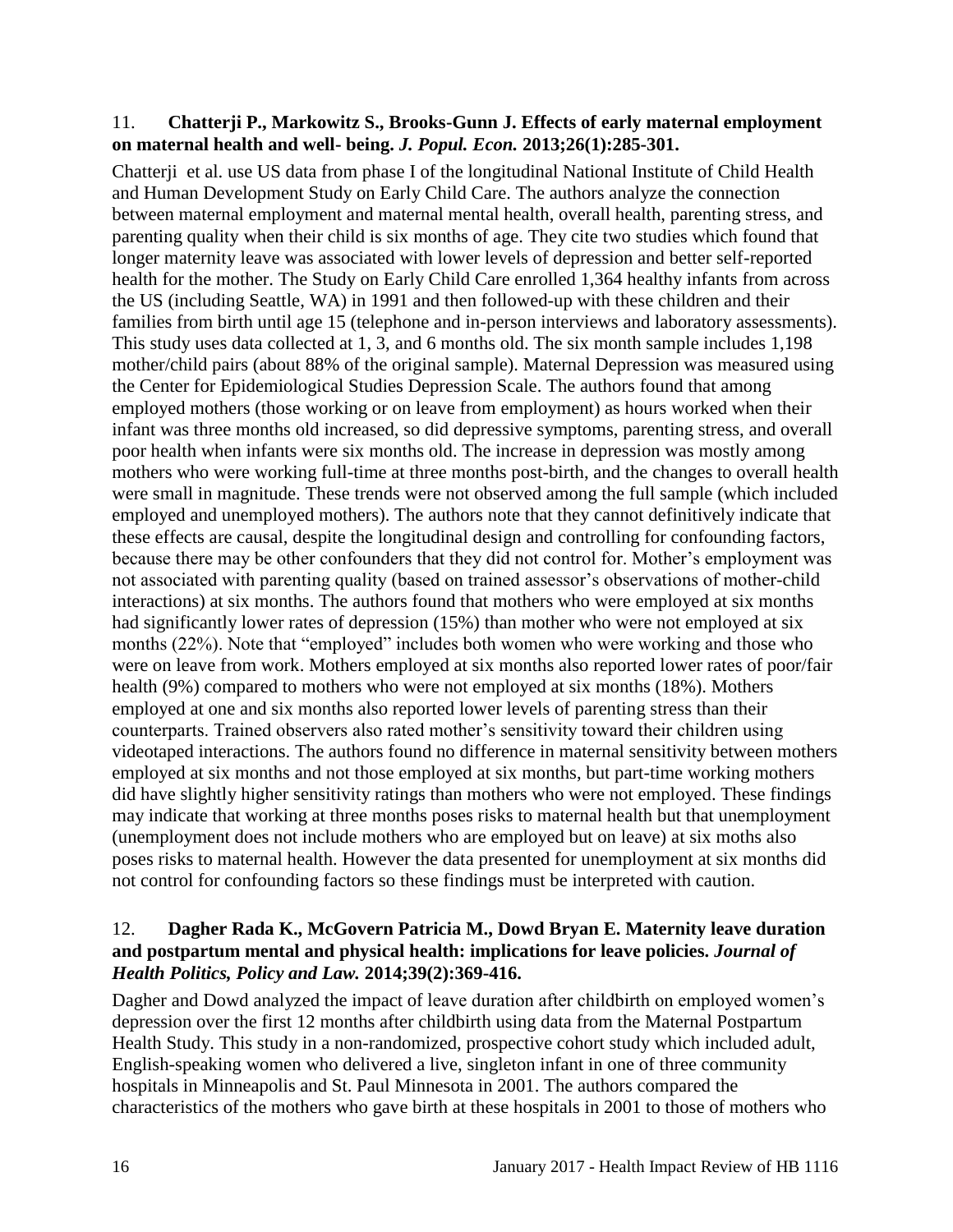gave birth at other hospitals in the area in 2001 and identified how they were the same (e.g. marital status, age at childbirth, birthweight) and how they differed. The study hospitals had a higher proportion of Asian mothers, a lower proportion of African American mothers, and a lower proportion of cesarean deliveries compare to the other hospitals. In order to be included in the study, mothers must have been working at least 20 hours a week for three months before delivery and have planned to return to work after childbirth. The authors used the Edinburgh Postnatal Depression Scale and the Short Form-12 Mental Summary Score and controlled for potential confounding factors. A sample of 817 women (about 71% of eligible women) agreed to participate. Data were collected at six weeks, 12 weeks, six months, and 12 months after delivery. The authors only included women in the analysis if they had completed the interview at six weeks (n=716). They had 638 women respond at 12 weeks, 603 respond at six months, and 554 at 12 months. Of 340 non-participants, 295 mothers consented to have their medical charts examined for comparison with participant charts. The authors found that there were no significant differences between these women and the participants in relation to select indicators (e.g. duration of employment, number of hours worked per week before delivery, marital status). The authors controlled for potential confounding factors such as socioeconomic characteristics. The authors found that, on average, in the first year after birth each additional day of leave is associated with a decrease in postpartum depressive symptoms until six months post-delivery after which point each additional day of leave is associated with an increase in postpartum depressive symptoms. They found that women who had returned to work in the first six months had higher depressive symptoms than those that were still on leave at each measured point (six weeks, 12 weeks, and six months). At 12 months after delivery this trend flipped and mothers still on leave at this point had higher depressive symptoms than their counterparts who had returned to work. These later results must be interpreted with caution as so few mothers were still on leave at 12 months. These data also indicate that women on leave at six weeks and 12 weeks had significantly better physical health scores than their counterparts who had returned to work, but there were no significant differences in the physical health scores between women who had and had not returned to work at six and 12 months. They found no significant difference in the childbirth related symptoms (e.g. breast symptoms, vaginal discomfort, hemorrhoids, etc.) by leave duration in the first year first year after child-birth.

#### <span id="page-18-0"></span>13. **Guendelman Sylvia, Kosa Jessica Lang, Pearl Michelle, et al. Juggling work and breastfeeding: effects of maternity leave and occupational characteristics.** *Pediatrics.*  **2009;123(1):e38.**

Guendelman et al. cite three studies that indicate women who seek to work full time after childbirth have a lower probability of starting to breastfeed than those who anticipate working part time or not returning to work. The authors also cite three studies that indicate postponing return to employment is positively correlated with the continuation of breastfeeding. Guendelman et al. analyzed the duration of breastfeeding among full-time working mothers age 18 and older (N=770; 73% response rate) who took part in California's Prenatal Screening Program in 2002-2003. The sample of women was a cohort drawn from a case-control study of infants with preterm birth and low birth weight. The authors elected to exclude women who worked less than 30 hours a week from the study because previous research indicated that breastfeeding is more likely to be compromised among women working full time, which is a limitation of the study as many low-paying shift jobs with rigid environments are often part time positions. The authors controlled for potential confounding factors and examined the relationship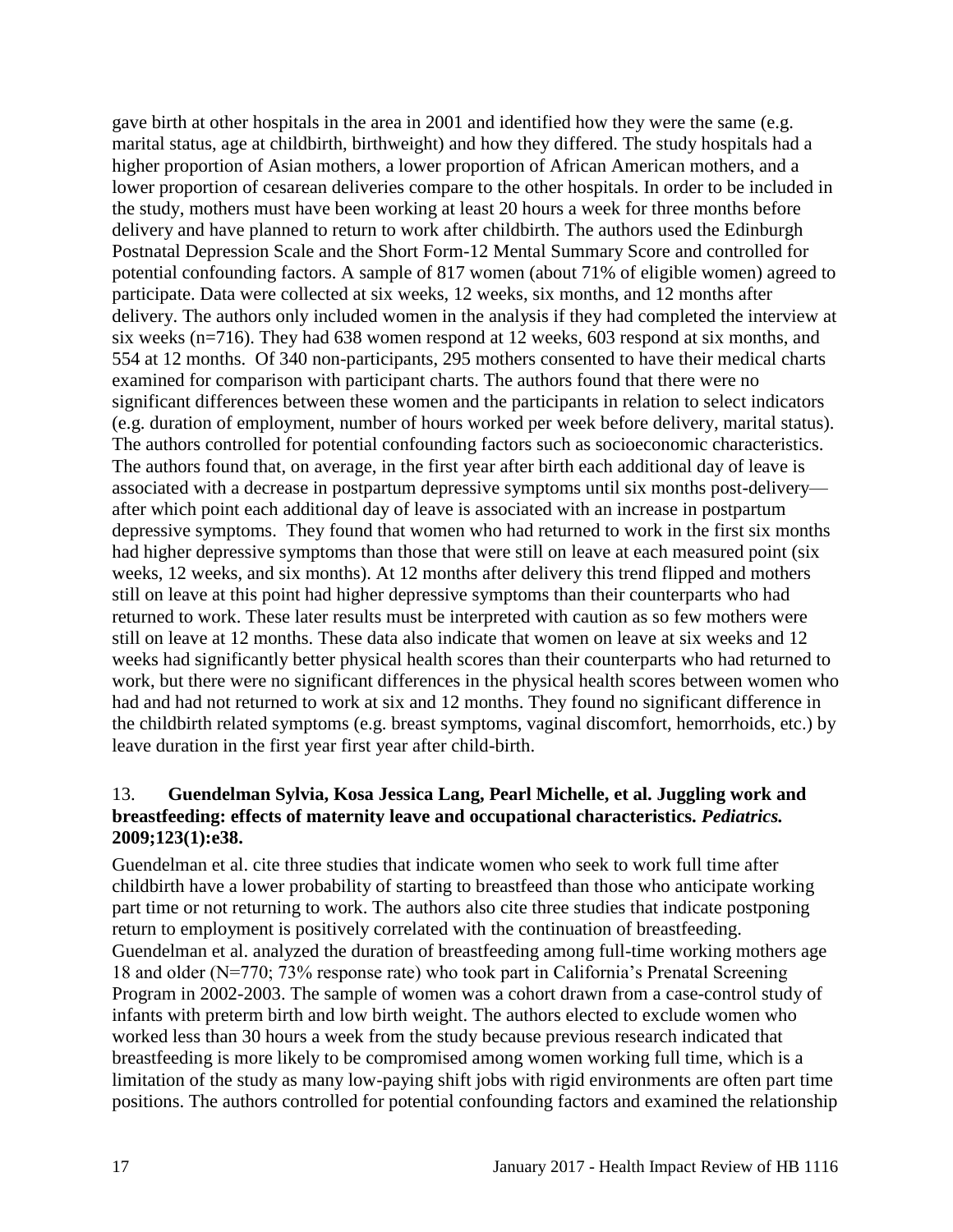between breastfeeding and maternity leave and job attributes by calculating odds ratios (OR) for starting breast feeding and hazard ratios (HR) for stopping breast feeding. The data indicates that maternity leaves less than 6 weeks and between 6 and 12 weeks were significantly associated with four and two times higher odds (respectively) of not starting breast feeding and a higher likelihood of stopping to breastfeed compared to women who did not return to work at the time of the interview. Eighty-five percent of "nonreturnees" were interviewed 12 weeks after delivery. Participants were less likely than their counterparts to fail to establish breastfeeding if they were in a management role (OR 0.49 [95% CI 0.28-0.85). They were also more likely to stop after they established breastfeeding if they worked in an inflexible position (HR 1.47 [95% CI 1.00- 2.16]). Breastfeeding among women with large amounts of psychosocial distress were also more strongly affected by an early return to work. Taking leave prior to delivery did not significantly impact the likelihood of starting or stopping breastfeeding.

#### <span id="page-19-0"></span>14. **Heymann Jody, Earle Alison, McNeill Kristen. The Impact of Labor Policies on the Health of Young Children in the Context of Economic Globalization.** *Annu. Rev. Public Health.* **Vol 342013:355-372.**

Heymann et al. conducted reviews of the literature on a number of policy areas which may impact working parent's ability to care for their children. Two of these reviews were leave for parents after placement or birth of a child and leave for preventive and treatment child health visits. The authors cite evidence that paid parental leave is associated with reductions in infant mortality, postneonatal mortality, and child mortality and increases in immunization coverage, breastfeeding, and parental involvement in child rearing. The authors also highlight evidence on the health benefits of breastfeeding for both the mother and the child. The benefits for the child include improved immune systems and cognitive development and decreased rates of chronic diseases such as allergies and diabetes. The health benefits for the mother include faster weight loss following childbirth; and lower risk of breast cancer, heart disease, and high blood pressure. Heymann et al. also cite 20 studies which found that parental presence has positive benefits (e.g. less pain, reduced stress and anxiety, shorter hospital stays, and fewer negative side-effects) for children undergoing surgery or hospitalization for other reasons. They also cite evidence that parental presence improves recovery and increases management of chronic conditions. The authors do not note how they selected studies for inclusion.

## 15. **Mirkovic Kelsey R., Perrine Cria G., Scanlon Kelley S., et al. Maternity Leave Duration and Full- time/ Part- time Work Status Are Associated with US Mothers' Ability to Meet Breastfeeding Intentions.** *Journal of Human Lactation.* **2014;30(4):416-419.**

Mirkovic et al. cite eight studies indicating that maternal employment is frequently cited as a barrier to breastfeeding and that earlier return to work and return to full-time work are associated with shorter duration of breastfeeding. While this evidence may indicate that women stop breastfeeding earlier because they must return to work, Mirkovic et al. note that these studies do not account for the fact that women who don't plan to breastfeed as long may return to work earlier. In order to consider this issue, the authors explored the ability of mothers to breastfeed for at least three months among mothers who reported before the birth of their child that they intended to breastfeed for at least that length of time. The authors included a national cohort of US women in their study from the Infant Feeding Practices Study II (a longitudinal survey conducted between 2005 and 2007) who had indicated before the birth of their child that they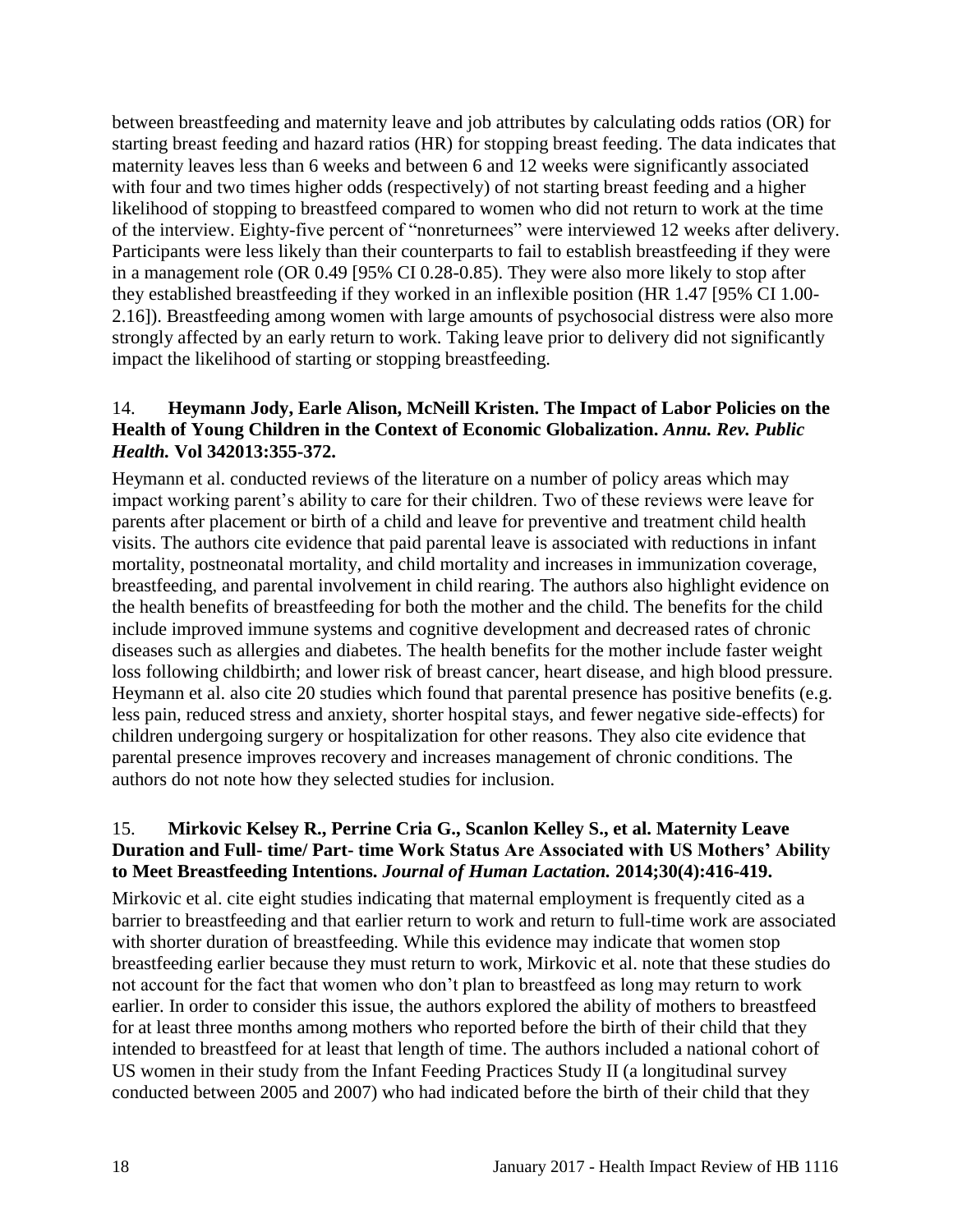planned to breastfeed for at least three months and were employed during pregnancy. Of the 1,506 women who met the inclusion criteria, 324 were excluded because they had missing data and 10 women left the study before three months (final sample of  $n=1,172$ ). The women excluded for missing data were more likely to be younger, unmarried, women of color, from lower income households, and WIC participants. Over 40% of the sample planned to breastfeed for at least 12 months. The authors found that, after controlling for confounding factors, mothers who returned to full-time work before six weeks has 2.25 times higher odds (95% CI 1.23-4.12), and mothers who had returned to work full time after six weeks but before three months has 1.82 times higher odds (95% CI 1.30-2.56) than mothers not working at three months of not meeting their intention to breastfeed for three months. The authors found no association between returning to work part-time and not meeting breastfeeding intentions at three months.

#### <span id="page-20-1"></span>16. **Redshaw Maggie, Henderson Jane. Father' engagement in pregnancy and childbirth: evidence from a national survey.** *BMC Pregnancy and Childbirth.* **2013;13:70.**

Redshaw and Henderson cite two studies indicating that father involvement is associated with improved socio-emotional and cognitive outcomes among their children. The authors used data from a 2010 survey of mothers in England. Ten thousand women 16 years or older who had given birth during a two week period in 2009 were randomly-selected from vital statistics data. The authors received a response rate of 55.1% (n=5,333 women). Respondents were slightly more likely than non-respondents to be older, married, living in higher income areas, and to have been born in the UK. Women whose partners had been more involved after the birth of the child reported significantly better overall health than their counterparts at three months post-delivery. After controlling for potential confounding factors, paternity leave was strongly associated with the mother's health at three months. Women who had more than one child were significantly more likely to report depression at one and three months if their partner did not take any leave than women whose partners took two weeks of leave. The data also indicate that women whose partners were more involved were more likely to breastfeed and to breastfeed longer—this trend was only significant for mothers with only one child. Among women who were breastfeeding at 10 days, breastfeeding problems were more common for women whose partners were more engaged—this trend was significant only for mothers who had more than one child.

## <span id="page-20-0"></span>17. **Earle Alison, Heymann Jody. Protecting the health of employees caring for family**  members with special health care needs. *Social Science & amp*; *Medicine.* 2011;73(1):68-78.

Earle and Heymann cite evidence that caring for a child or an adult family member with special health care needs is associated with both health benefits (e.g. personal growth, a source of fulfillment, improved mental health) and health risks (e.g. negative physical and emotional outcomes, mental distress, and poorer physical health status). They also cite extensive evidence that support from family members is associated with improved outcomes for both children and adults. The authors analyzed 2006 national Work, Family, and Community Nexus Survey data. This is a US random-digit dial telephone survey of adults used to examine a number of variables including well-being, family caregiving, and working outcomes (n=4,200; 60.1% response rate). Of all respondents, 2,674 were employed at the time of the survey, and the authors included data from 2,455 of these respondents who had been employed for at least a year. The survey used validated indicators to measure mental and physical health status. After controlling for confounding factors the authors found that caring for a child with special healthcare needs is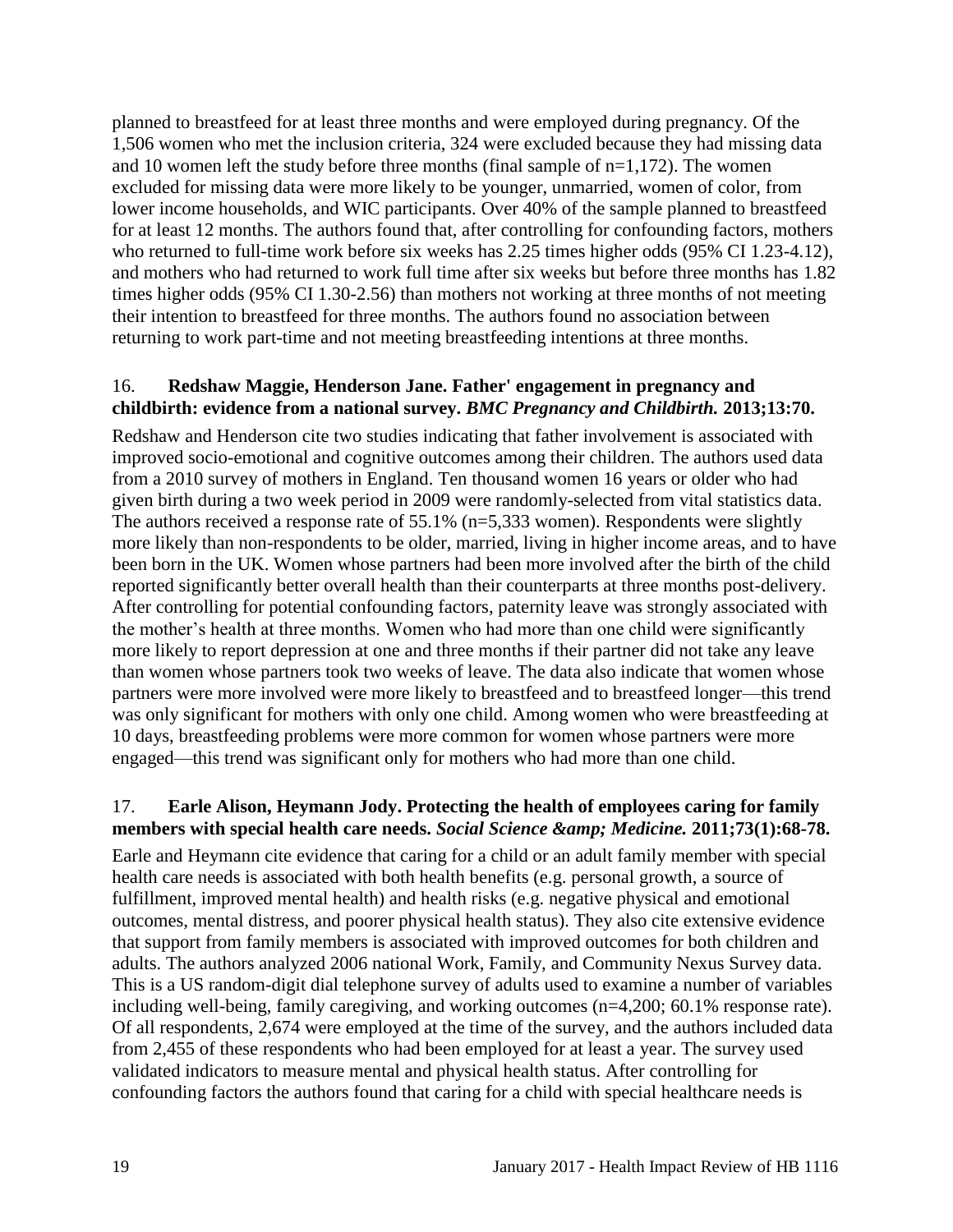significantly associated with poorer mental health—however, supportive workplace policies (e.g. access to paid family leave, flexible work environment) reduced the negative mental health impacts. After controlling for confounding factors, access to paid leave to care for a family member's health needs was significantly associated with better mental health outcomes for caregivers. These data also indicate that women are more likely than men to have negative mental and physical health impacts as a result of providing care.

#### <span id="page-21-0"></span>18. **Schuster Mark A., Chung Paul J., Elliott Marc N., et al. Perceived effects of leave from work and the role of paid leave among parents of children with special health care needs.** *American journal of public health.* **2009;99(4):698.**

Schuster et al. sampled children with special health care needs receiving care at two tertiary-care referral centers—one in Chicago (89% response rate) and one in Los Angeles (85% response rate). Using the billing databases, the authors identified all patients less than 18 years of age with qualifying diagnoses who accessed care at these centers from October 2002 to September 2003. The researchers conducted telephone interviews with the parents (either the parent willing to participate or, if both were willing, the parent who worked more hours) and had a total sample size of 1,116. Forty-two percent of interviewed parents were eligible for FMLA. Forty-three percent of respondents had received no pay, 15% had received partial pay, and 42% had received full pay when they had to miss work to care for their child (during the longest leave they had taken to care for their child). Eighty-one percent of parents indicated that taking leave had a "very good" or "good" effect on their child's physical health. Eighty-five percent of parents reported that their leave had a very good or good effect on their child's emotional health. Fiftyseven percent of parents reported that leave had a very good or good effect on their own health, while twenty-four percent indicated that it had a negative effect. Forty-two percent of parents reported that their leave had a "bad" or "very bad" effect on their ability to perform their job, while 14% reported that it has a very good or good effect. Seventy-four percent of parents reported financial strain resulting from taking leave. Parents reported using savings, borrowing money, signing up for public assistance, limiting spending on basic needs, and delaying paying bills to cover the financial strains of taking leave. Parents who had received full pay while on leave had significantly higher odds than parents who had received no pay of reporting that their leave had a positive effect on their child's physical health (OR 1.85 [95% CI 1.13-3.03]), had a positive effect on their child's emotional health (OR 1.68[95% CI=1.02-2.76], had a positive effect on their emotional health (OR=1.70 [95% CI=1.04-2.77]), and that they had fewer financial problems as a result of the leave (OR 0.20 [95% CI=0.12-0.34]. As the length of leave increased so did the perceived positive health effects, the perceived negative effects on job performance, and the number of reported financial problems.

## <span id="page-21-1"></span>19. **Cook Won Kim, Heller Jonathan, Bhatia Rajiv, et al.** *A Health Impact Assessment of the Healthy Families Act of 2009.* **Human Impact Partners and San Francisco Department of Public Health;2009.**

The Human Impact Partners and the San Francisco Department of Public Health conducted an HIA of the Healthy Families Act of 2009. This Act would have given United States workers employed by firms with at least 15 employees access to paid sick time (1 hour for every 30 hours worked). This time could have been used to care for or seek preventive care for oneself or a family member, or to recover from or seek assistance related to domestic violence, stalking or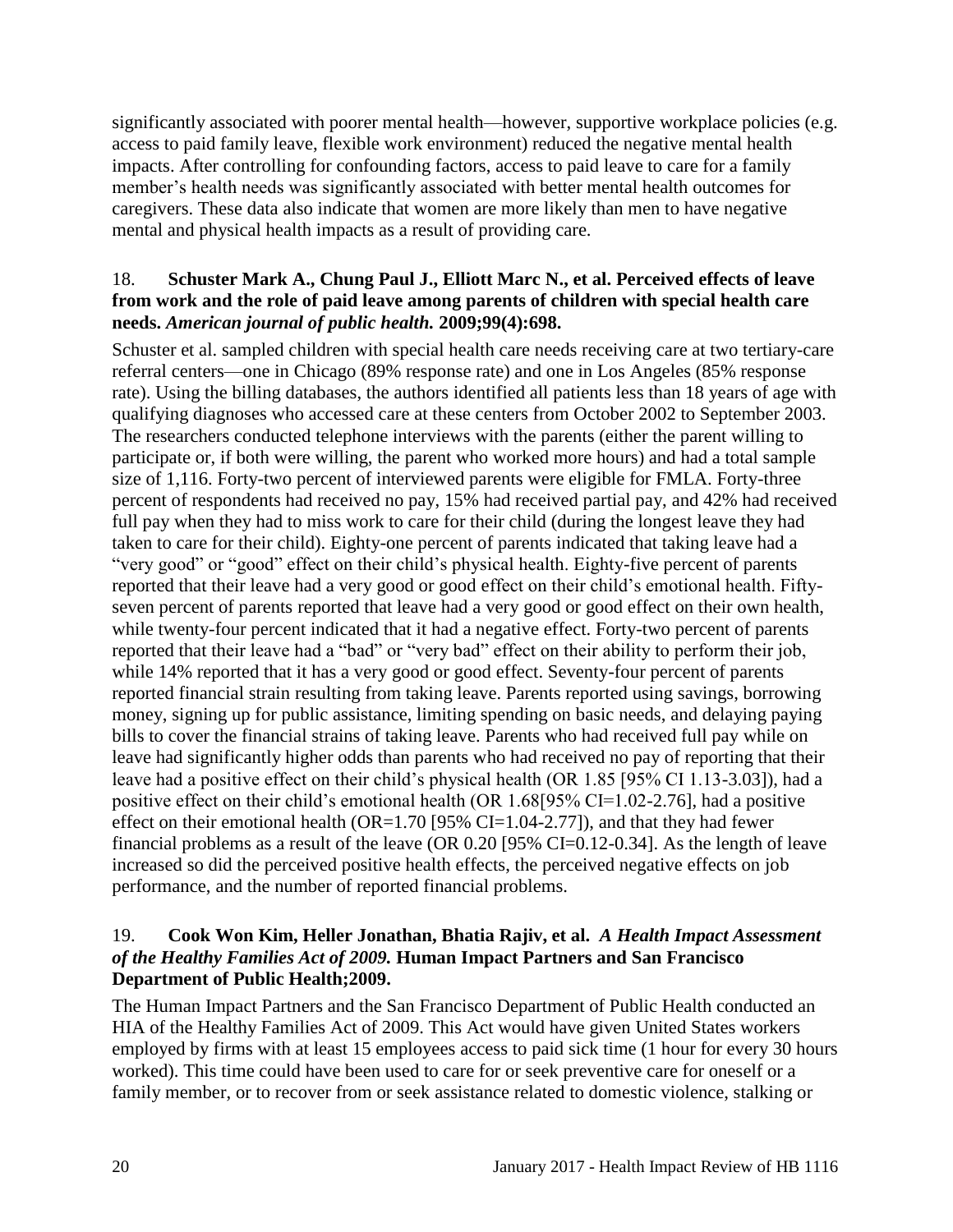sexual assault. The authors conducted focus groups in California and Milwaukee, Wisconsin and learned that not being able to afford to take time off was one barrier to staying home when sick. Other factors mentioned included guilt for abandoning their coworkers, fear their employer would see them as irresponsible, and fear of loosing a good shift or the job. Participants indicated that if they miss work because they are sick they often cannot pay rent or afford food. They described times when their illness had been exacerbated because they did not take sick days off to recover because they did not have access to paid sick leave. Some focus group participants mentioned that domestic violence was triggered by wage loss as a result of missing work when sick or that employers had expressed that they would not hire parents in the future because they take too many sick days to care for their children.

#### <span id="page-22-0"></span>20. **Shepherd-Banigan Megan, Bell Janice. Paid Leave Benefits Among a National Sample of Working Mothers with Infants in the United States.** *Matern Child Health J.*  **2014;18(1):286-295.**

Shepherd-Banigan and Bell cite two studies which indicate that unpaid leave in the US (as allowed under the federal FMLA) increases leave primarily among economically advantaged groups. Data from the Centers for Disease Control and Prevention also indicates that Hispanic women are less likely to have taken maternity leave compared to non-Hispanic white and black women. They cite another source which indicates that in 2000, women and employees who were unmarried, low income, or younger were less likely than their counterparts to get companyprovided paid leave. The authors note that low-income families also have fewer resources to offset lost wages even if they can take unpaid leave. Shepherd-Banigan and Bell conducted a cross-section study using US national data from the Listening to Mothers II Survey. The participants included English-speaking women 18-45 years old who had given birth in a US hospital in 2005 and were employed during pregnancy. Six months later 903 women from Wave 1 participated in a follow-up survey. The analysis included a sample of from 611 to 858 respondents from wave 1 and 388 to 389 respondents from wave 2. These ranges were a result of excluding women who had missing data for the analysis of that variable). Fifty-nine percent of the participants received no paid maternity leave. Those who did receive paid leave, on average received pay for 3.3 weeks with a mean wage replacement of 33%. Older women, those with higher educational attainment, those with higher income, those who were partnered, and those who had private insurance had more generous paid maternity leave benefits. Sixty percent of women with a bachelors or higher received paid leave versus 29% of those with high school or less. About 50% of privately insured women versus only 16% of women covered by Medicaid/out-of-pocket received paid leave. Forty-three percent of partnered women received paid leave compared to 16% of women who were not partnered. Black non-Hispanic women were more likely to receive paid leave (57%) than their white non-Hispanic (38%) and Hispanic (39%) counterparts. After controlling for other socio-demographic factors, the authors found that women who were "non-Hispanic Black, privately insured, working full time and from high income families (\$75,000 or more) were significantly more likely to receive paid maternity leave, for more time, and at higher levels of wage replacement" then their counterparts. Higher income women not only had access to more days of paid leave and higher wage replacement, they also took more leave than lower income women. Over 50% of the Wave 1 respondents indicated that they did not take as much maternity leave as they would have liked to, and 81% of these women cited lack of financial resources as the primary reason. The authors point out that their finding that non-Hispanic black women were more likely to receive paid leave than non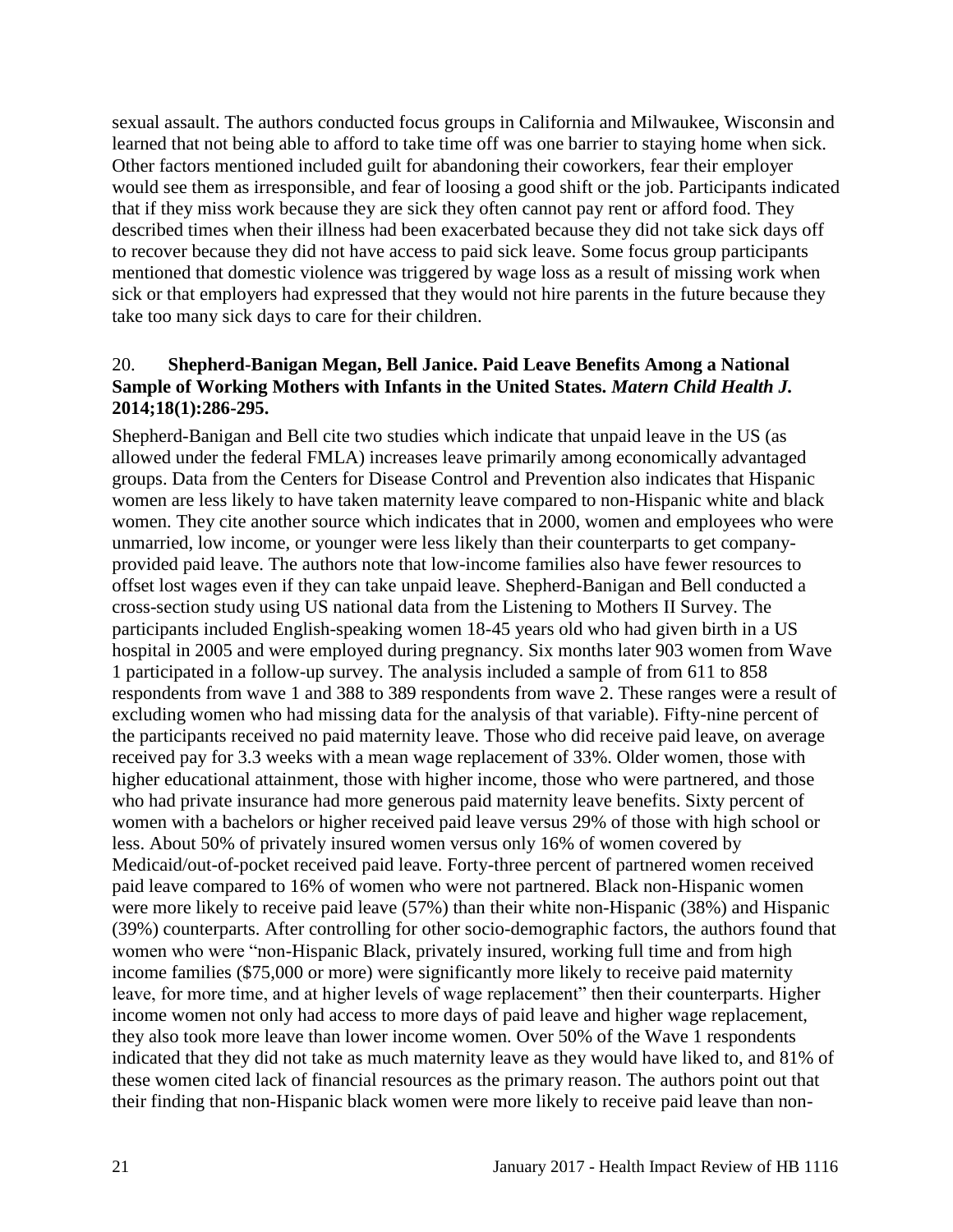Hispanic white women and that Hispanic women tended to have more days per year of paid personal leave does not align with the trends found in other studies. They note several reasons that their findings may differ: 1) this could be a result of self-section bias in which the respondents do not represent the general population, 2) because they only included Englishspeaking women, it is possible that they excluded key Hispanic subpopulations, 3) because they only included women who were working during pregnancy, this may not be representative of the proportion of availability of paid leave among all women, and 4) unlike the general population women from each racial/ethnic group were evenly distributed within each income category.

## <span id="page-23-0"></span>21.*Health of Washington State: Mental Health.* **Washington State Department of Health;2008.**

Washington Behavioral Risk Factor Surveillance System (BRFSS) data from 2004-2006 indicate that American Indians and Alaska Natives and non-Hispanic black individuals reported significantly higher rates of poor mental health compared to other groups. These relationships persisted after adjusting for additional factors such as age, income, and education. Washington BRFSS data also show an association between lower annual household income and poor mental health, a relationship that was also shown with education. It is well understood that mental health is also closely related to other areas such as employment opportunities, physical health, substance abuse. This report also highlights a Washington state study from 2002 that reveal that 16% of individuals in the state who were receiving publicly funded mental health services had at least one felony conviction, a rate over twice that of the general population.

## <span id="page-23-1"></span>22. **Centers for Disease Control and Prevention. Behavioral Risk Factor Surveillance System Prevalence And Trends Data: Washington-2014. 2014;**

## **[http://apps.nccd.cdc.gov/brfss/page.asp?cat=XX&yr=2014&state=WA#XX.](http://apps.nccd.cdc.gov/brfss/page.asp?cat=XX&yr=2014&state=WA#XX) Accessed August 16, 2016.**

Behavioral Risk Factor Surveillance System (BRFSS) 2014 data from Washington state show significant correlations between lower income and a number of health indicators including: worse overall self-reported health, depression, asthma, arthritis, stroke, oral health, tobacco use, women's health indicators, health screening rates, physical activity, and diabetes. Data also show that as educational attainment increases income level also increases.

## <span id="page-23-2"></span>23. **Boysun Mike, Wasserman Cathy.** *Health of Washington State Report: Tobacco Use.* **Washington State Department of Health;2012.**

Boysun et al. report Washington state Behavioral Risk Factor Surveillance System (BRFSS) data from 2008-2010, which indicate that adults with lower incomes are significantly more likely to report smoking cigarettes than their counterparts. Further, American Indians and Alaska Natives (AI/AN) and black populations have significantly higher smoking rates than white, Hispanic, and Asian populations. There is also significant geographic variation among counties with southwest and northeast counties in the state reporting higher rates of smoking. These counties are also more likely to have high levels of poverty and lower proportions of the population with college degrees.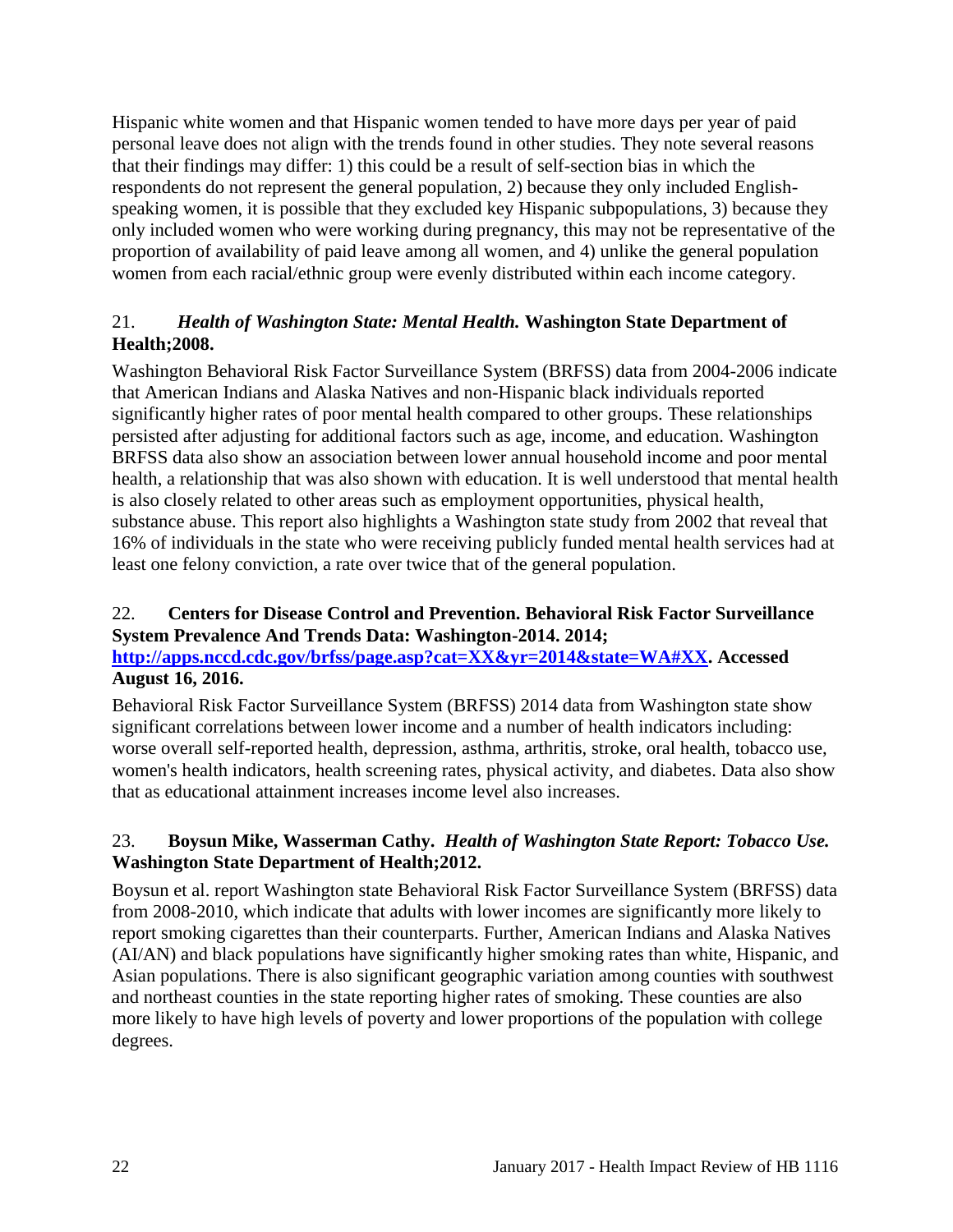## 24. **Ellings Amy.** *Health of Washington State Report: Obesity and Overweight.* **Washington State Department of Health;2015.**

Ellings reports Washington state Behavioral Risk Factor Surveillance System (BRFSS) data from 2002-2014, which shows that obesity rates are the highest among low income families and that as income increase, rates of obesity decrease. Further, individuals that graduated college or attended some college had lower rates of obesity than those who had a high school education or less. Black, American Indian and Alaska Native, and Hispanic Washington residents had higher rates of obesity even after accounting for gender, income, education, and age.

## 25. **Kemple Angela.** *Health of Washington State Report: Diabetes.* **Washington State Department of Health;2016.**

Kemple presents data from Washington regarding diabetes in the state. Washington data from the Behavioral Risk Factor Surveillance System (BRFSS) from 2012-2014 show that among adults, the percentage of persons with diabetes increased as household income decreased. This relationship was also true for education. Further, BRFSS data also show that age-adjusted diabetes prevalence is highest among those who are Hispanic, American Indian/Alaska Native, and black.

## <span id="page-24-2"></span>26. **Poel A.** *Health of Washington State Report: Mortality and Life Expectancy. Data Update 2015.* **Washington State Department of Health;2015.**

Poel presents Washington state data on mortality and life expectancy. The data show that ageadjusted death rates were higher in Washington census tracks with higher poverty rates. The state data also show that American Indian/Alaska Natives, Native Hawaiian/Other Pacific Islanders, and black residents had the highest age-adjusted death rate and shortest life expectancy at birth compared to other groups in the state.

## <span id="page-24-0"></span>27. **Ponnet K. Financial stress, parent functioning and adolescent problem behavior: an actor-partner interdependence approach to family stress processes in low-, middle-, and high-income families.** *Journal of youth and adolescence.* **Oct 2014;43(10):1752-1769.**

Ponnet cites extensive evidence on the relationship between financial hardship and emotional problems among youth and adults, family conflict, problem behavior among adolescents, and psychological distress. The author analyzed data from a subsample of two-parent families with children between 11 and 17 years of age from the Relationship between Mothers, Fathers and Children study drawn from the Dutch-speaking part of Belgium ( $n= 1,596$  individuals from 798 families). Analysis showed that parents in low-income groups had significantly more financial stress than those in middle-income and high-income groups. The author found that the association between financial stress and problem behavior in adolescents is mediated by depressive symptoms, interparental conflict, and positive parenting. They also found that financial stress had more detrimental impacts on depressive feelings for mothers with low incomes than for those with higher incomes.

## <span id="page-24-1"></span>28. **Prause J., Dooley D., Huh J. Income volatility and psychological depression.**  *American Journal of Community Psychology.* **Mar 2009;43(1-2):57-70.**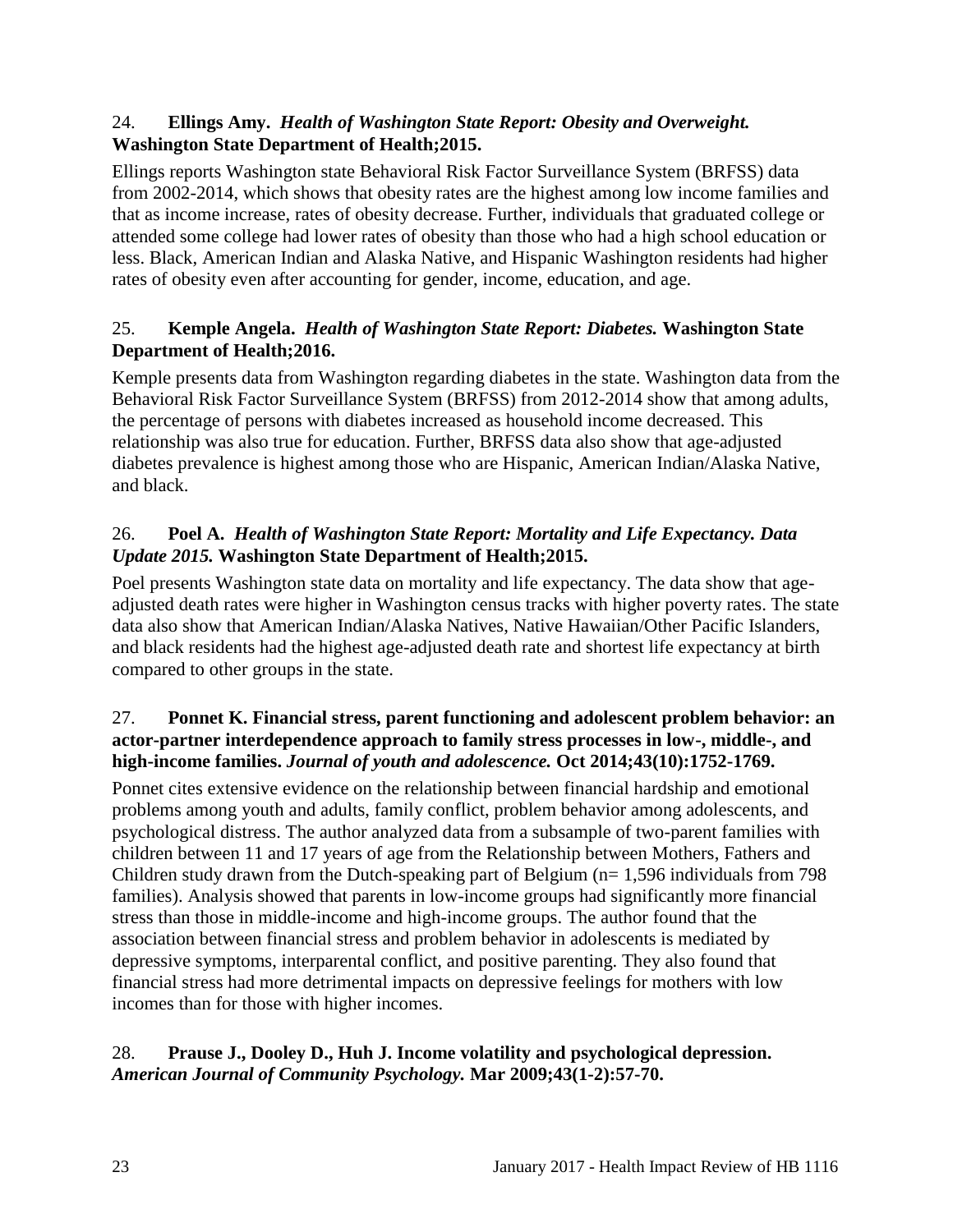Prause et al. analyzed a sample ( $n = 4,493$ ) from the National Longitudinal Survey of Youth. Researchers found that income volatility was significantly associated with depression; and downward volatility (frequent losses in income) was significantly associated with depression even after controlling for baseline depression. High income appeared to act as a buffer, so those with lower incomes were more vulnerable to the adverse effects of downward volatility.

## <span id="page-25-3"></span>29. **Serafin M.** *Health of Washington State Report: Self-reported Health Status. Data Update 2016.* **Washington State Department of Health;2016.**

Serafin presents data from Washington state on self-reported health status. The data show that after accounting for age, education, race and ethnicity, household income was a strong predictor of self-reported health status. Health status varied by race and ethnicity, with close to 35% of Hispanics, 30% of American Indian/Alaska Natives, and 20% of Native Hawaiian/Other Pacific Islander reporting fair or poor health. Washington Behavioral Risk Factor Surveillance System (BRFSS) data from 2012-2014 also show that education was a strong predictor of self-reported fair or poor health after adjusting for age.

## <span id="page-25-0"></span>30. **Spencer N., Thanh T. M., Louise S. Low income/socio-economic status in early childhood and physical health in later childhood/adolescence: a systematic review.**  *Maternal and Child Health Journal.* **Apr 2013;17(3):424-431.**

Spencer et al. conducted a meta-analysis of studies examining the relationship between low socioeconomic status in the first five years of life and physical health outcomes in later childhood and adolescence. Nine studies met the researchers' strict inclusion criteria. The studies indicated significant associations between early childhood low-income status and a number of adverse health outcomes including: activity-limiting illness, parent-reported poor health status, acute and recurrent infections, increasing body mass index (BMI), dental caries, and higher rates of hospitalization.

## <span id="page-25-1"></span>31. **Subramanyam M., Kawachi I., Berkman L., et al. Relative deprivation in income and self-rated health in the United States.** *Social science & medicine.* **Aug 2009;69(3):327- 334.**

Subramanyam et al. analyzed data from the 2002, 2004, and 2006 Current Population Surveys conducted by the United States Census Bureau. Researchers found that individuals from the lowest income category were over five times more likely to report being in poor health than participants from the highest income category. In addition, they found that relative deprivation (the differences in incomes between an individual and others who have higher incomes than that individual [one measure of income inequality]) appeared to explain a large part of this association.

## <span id="page-25-2"></span>32. **VanEenwyk J.** *Health of Washington State Report: Socioeconomic Position in Washington.* **Washington State Department of Health;2014.**

VanEenwyk presents data about socioeconomic position in Washington State including differences within the state as well as statewide differences compared to national data. Data indicate that compared to the United States as a whole, fewer Washington residents are living in poverty and a higher percentage of residents ages 25 and older have college degrees. However,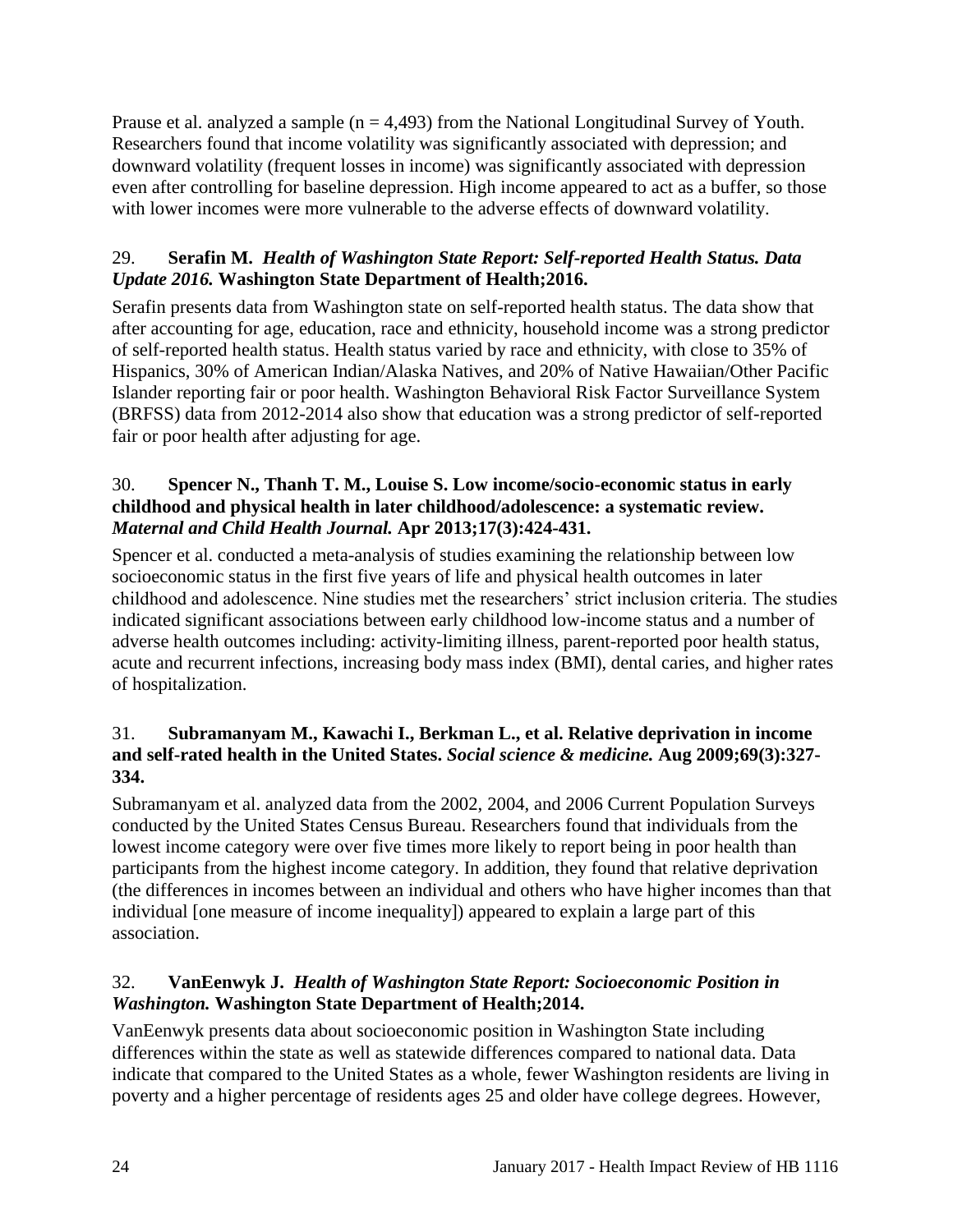these economic resources are not evenly distributed among all Washington residents. Females in Washington were more likely to be living in poverty than males and were also more likely to have lower wages. Further, American Indian and Alaska Native, Hispanic, and black residents had higher percentages of living in poverty and lower median household incomes compared to other groups. Data also indicated that counties in eastern Washington were more likely to have high poverty rates and high rates of unemployment than counties in western Washington.

#### <span id="page-26-0"></span>33. **Health Minnesota Department of.** *White Paper on Paid Leave and Health.* **Center for Health Equity, Saint Paul, MN;2015.**

This report summarizes peer reviewed literature, other health impact assessments of paid sick leave policies, and national and Minnesota state level data. They examined the evidence for paid sick leave, parental leave, maternity and paternity leave, and family leave. Through analysis of the US Bureau of Labor Statistics data they found that only one in ten US workers have access to paid family leave in 2013. They also found that workers with the lowest incomes are the least likely to have access to paid family leave. Among all jobs in the US, 12% of employees had access to paid family leave while 21% of the highest wage quartile and only 5% of the lowest wage quartile did. Among mothers, access to any paid leave (including maternity, sick, vacation, and other paid leave) also decreases with decreasing levels of educational attainment. These data also indicate that women of color are less likely to have access to maternity leave use maternity leave after the birth of a child.

## <span id="page-26-1"></span>34. **QxQ Analysis. 2012; [http://www.askhys.net/Analyzer.](http://www.askhys.net/Analyzer) Accessed March 2, 2015.**

Washington Healthy Youth Survey data from 2012 indicate that Native American youth and youth of color are more likely than their white peers to report several negative health outcomes. For example these data show that 8th, 10th, and 12th grade respondents who identified as American Indian/Alaska Native, Hispanic, or "other" or who reported multiple racial/ethnic categories were significantly more likely than their white peers to report symptoms of depression. Over forty-three percent of AI/AN 10th graders (43.3% [95% CI 37.1- 49.5%]) reported feeling depressed compared to about 29% of white 10th graders (28.5% [95% CI 27.2%-29.8%]). Among 6th graders all other racial/ethnic groups were more likely than white students to report that they had contemplated suicide; however these rates were only significant for students who identified as AI/AN, Hispanic, or "other," or identified with multiple racial/ethnic groups.

#### 35. **Kandel D. B., Griesler P. C., Schaffran C. Educational attainment and smoking among women: risk factors and consequences for offspring.** *Drug and alcohol dependence.* **2009;104:24-33.**

Researchers examined United States data from four national data sets and found that, among women, lower levels of education are associated with greater risk of being a current smoker, smoking daily, smoking heavily, being nicotine dependent, starting to smoke at an early age, having higher levels of circulating cotinine (a metabolite of nicotine) per cigarettes smoked, and continuing to smoke in pregnancy. In addition, lower levels of maternal education were linked to increased risk of antisocial behavior among offspring.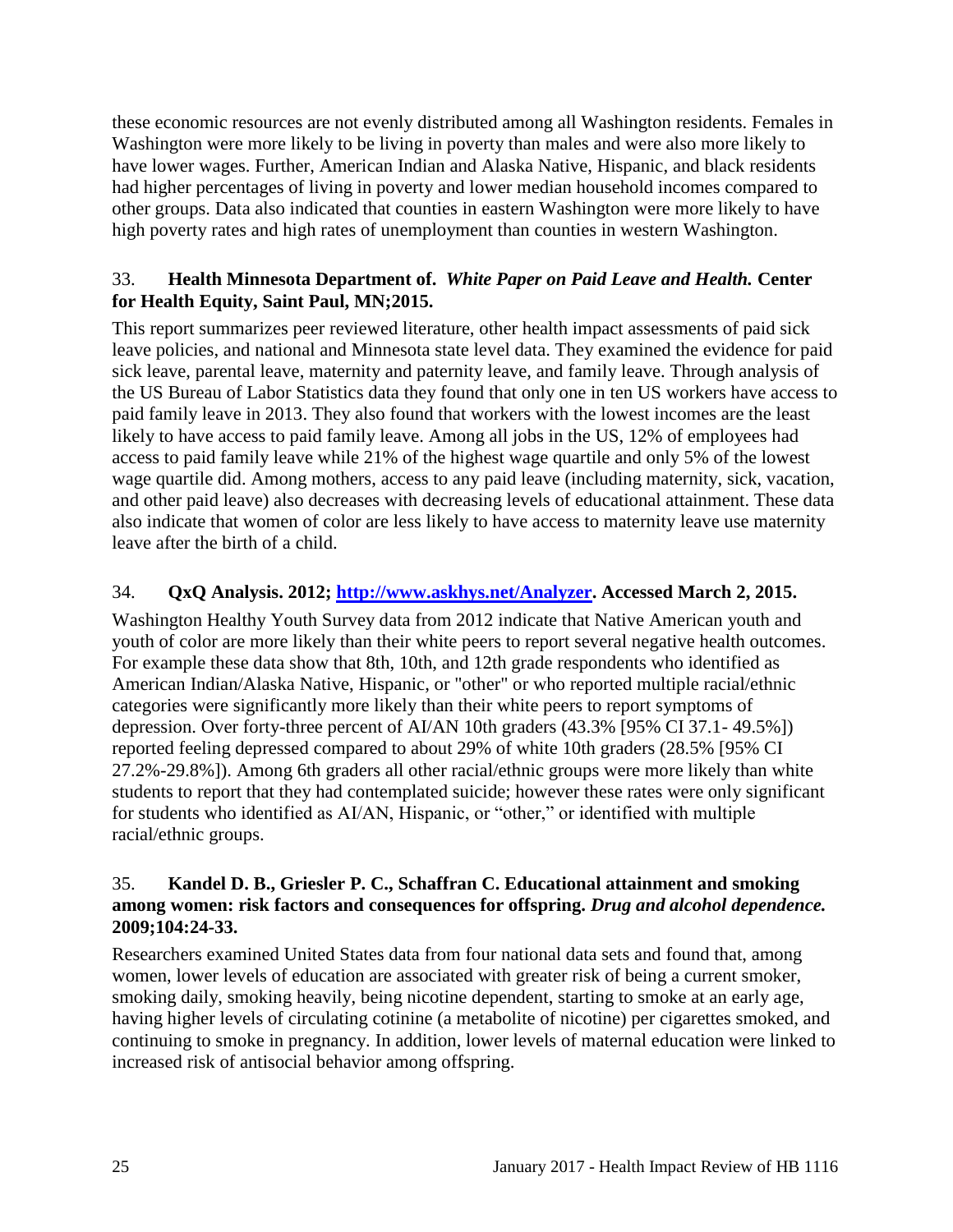#### 36. **McCarty C. A., Mason W. A., Kosterman R., et al. Adolescent school failure predicts later depression among girls.** *The Journal of adolescent health : official publication of the Society for Adolescent Medicine.* **2008;43(2):180-187.**

McCarty et al. conducted a prospective longitudinal cohort study with a sample of 808 youth followed from ages 10 to 21. The researchers discovered that adolescent school 'failure' (meaning being suspended, expelled, or dropping out of high school early) predisposed girls to depression in early adulthood.

## 37. **McLaren Lindsay. Socioeconomic Status and Obesity.** *Epidemiologic Reviews.*  **2007;29(1):29-48.**

McLaren et al. conducted a meta-analysis exploring the relationship between obesity and SES among adults. A total of 333 studies published internationally met the inclusion criteria. In highly developed countries, the majority of the studies found higher body weights among women with lower education attainment. Nearly 50% of the studies in highly developed countries found the same relationship for men.

## 38. **Mersky Joshua P., Reynolds Arthur J. Educational Success and Adult Health: Findings from the Chicago Longitudinal Study.** *Prevention Science.* **2009;10(2):175-195.**

Mersky and Reynolds analyzed data from a Chicago prospective cohort study that followed 1,539 individuals. Results indicate that high school completion was significantly and inversely associated with tobacco smoking, frequent substance use, depression, and no health insurance coverage. In addition, middle school reading performance was inversely related to depression and student's expectation to attend college was negatively associated with frequent drug use.

## 39. **Mezuk Briana, Eaton William W., Golden Sherita Hill, et al. The Influence of Educational Attainment on Depression and Risk of Type 2 Diabetes.** *American journal of public health.* **2008;98(8):1480.**

Researchers analyzed adult survey data collected in the Baltimore Epidemiological Catchment Area and then conducted follow-up interviews with the survey cohort. Mezuk et al. found a statistically significant association between type 2 diabetes and lower educational attainment. In addition, the data indicate that depression was associated with type 2 diabetes, but each year of education attained decreased the risk of type 2 diabetes for those experiencing depression.

## 40. **Reed P Kindig D, Cheng E, Kinne S. Washington State Department of Health.**  *Health of Washington State Report: Mortality and Life Expectancy.* **2013.**

The authors present Washington state data on mortality and life expectancy. The data show that age-adjusted death rates were higher in Washington census tracks with higher poverty rates. The state data also show that self-reported health status decreases as income decreases.

## 41. **Skodova Zuzana, Nagyova Iveta, Dijk Jitse, et al. Socioeconomic Differences in Psychosocial Factors Contributing to Coronary Heart Disease: A Review.** *Journal of Clinical Psychology in Medical Settings.* **2008;15(3):204-213.**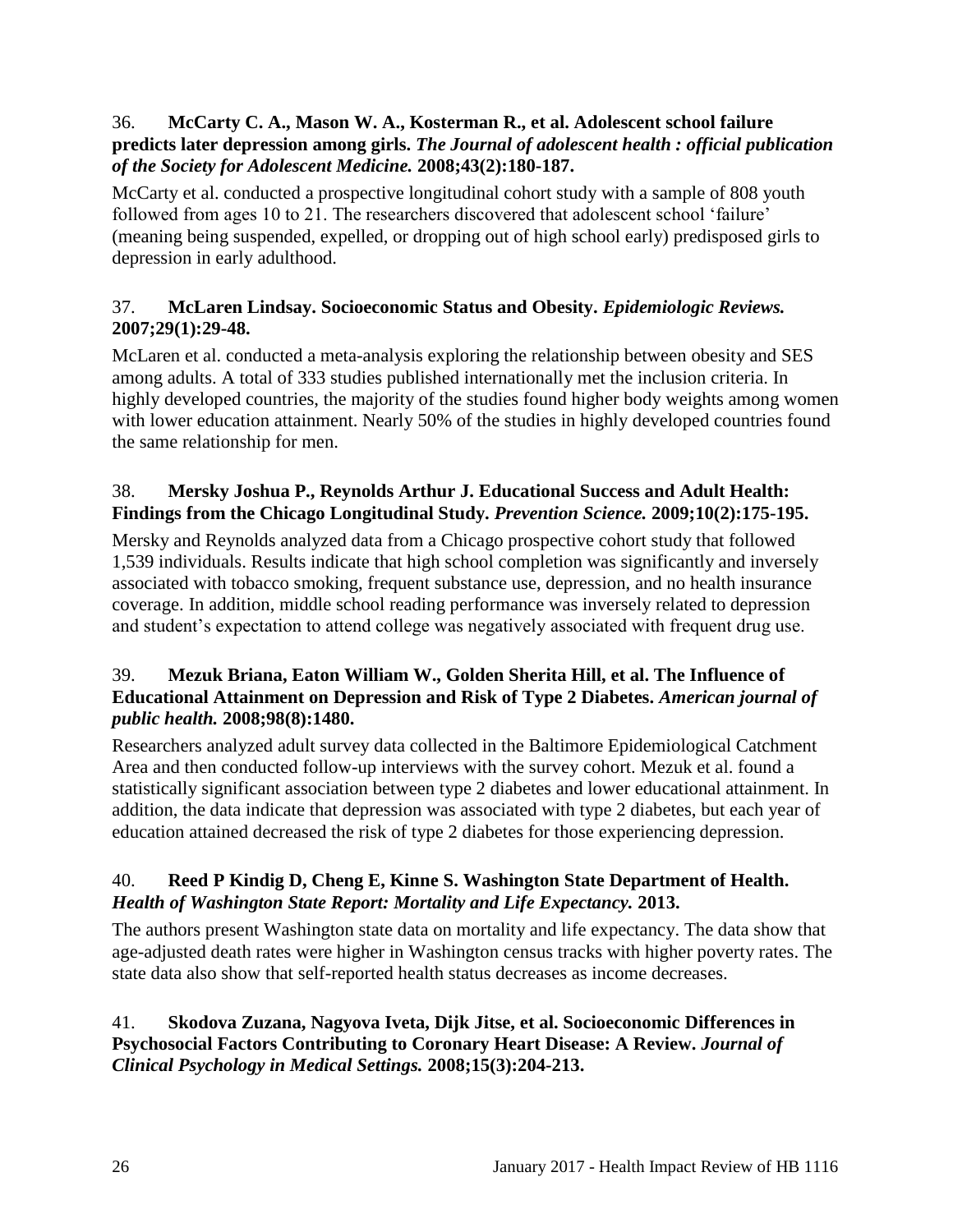Skodova et al. conducted a meta-analysis of the literature addressing the relationships between SES, coronary heart disease (CHD), and psychosocial factors contributing to coronary heart disease. Researchers identified 12 studies that met their inclusion criteria. They found that higher levels of education are associated with lower rates of CHD, and that decreasing education is associated with factors that are linked to CHD such as depression, anxiety, hostility, and a lack of social supports.

#### 42. **Steptoe A., Hamer M., Butcher L., et al. Educational attainment but not measures of current socioeconomic circumstances are associated with leukocyte telomere length in healthy older men and women.** *Brain Behavior and Immunity.* **2011;25(7):1292-1298.**

Steptoe et al. analyzed data collected from 543 male and female London-based civil servants of white European origin. All participants were between the ages of 53 and 76 and healthy. Researchers looked at blood samples to determine telomere length and telomerase activity. Telomere shortening is associated with aging. Short telomeres are also associated with increased risk of premature heart attack and mortality. Researchers found that lower educational attainment was associated with shorter telomere length after controlling for biological and behavioral covariates. This association remained significant even after adjusting for current SES. Researchers speculated that low educational attainment may be an indicator of long-term lower SES, and may be associated with accumulated stress resulting in telomere shortening. They also postulate that education may promote problem-solving skills leading to reduced responses to stress, thereby impacting aging.

## <span id="page-28-0"></span>43. **Green S., Nurius P. S., Lester P. Spouse psychological well-being: A keystone to military family health.** *Journal Of Human Behavior In The Social Environment.* **Jan 01 2013;23(6).**

In this article by Green et al. the authors aimed to understand the predictors of military spouse psychosocial vulnerability in a sample of female civilian spouses. The sample population consisted of 171 families with an active duty Army and Marine Corps parent from two West Coast, United States military bases. Study interviewers obtained information about deployment factors, socioeconomic resources, social support, psychological health, and family strain, stressors, and environment. The authors found that military spouses who were at greatest risk for psychological distress were more likely to report low levels of social support. Further, family stressors, strain, and resources were all predictive of psychological health even after controlling for deployment and socioeconomic factors. The authors also point to the pressure that is felt by overburdened spouses and the potential benefit of problem solving and goal setting in order to not only break down larger goals, but also to manage the stress that prohibits them from utilizing services.

## <span id="page-28-1"></span>44. **Trautmann J., Alhusen J., Gross D. Impact of deployment on military families with young children: A systematic review.** *Nursing outlook.* **Nov-Dec 2015;63(6):656-679.**

In this systematic review, Trautmann et al. aimed to describe the impact of deployment on the mental health of military families with young children post September 11th. The authors searched for literature published between 2001 and 2014 and found 26 studies that fit within their inclusion criteria. Evidence indicates that frequent and lengthier deployments are associated with increased stress and depressive symptoms among parents, poorer general well-being, and